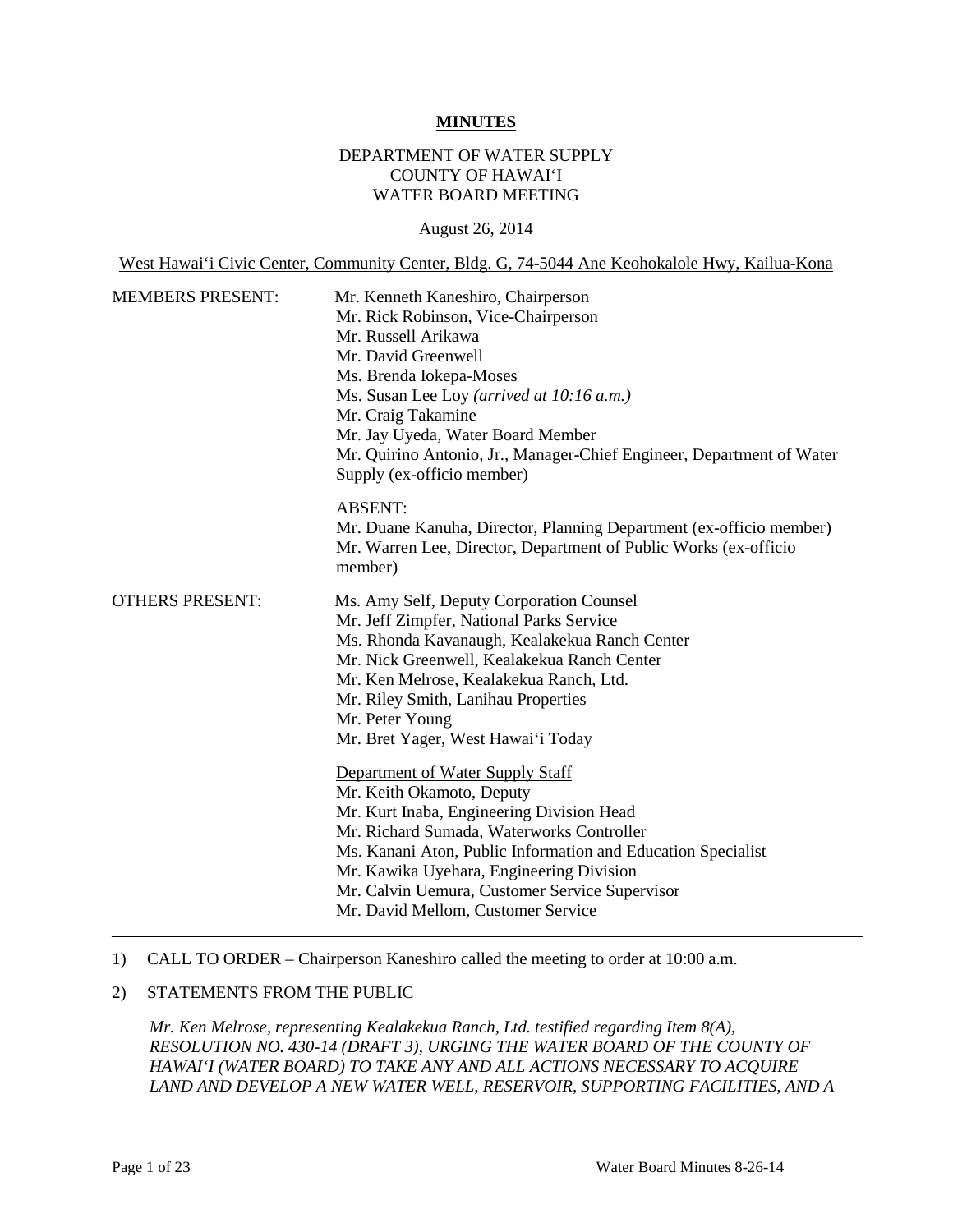#### *NEW TRANSMISSION MAIN IN CAPTAIN COOK, SOUTH KONA, HAWAI'I, regarding the well site on TMK 8-2-001:113.*

#### *(The following testimony is verbatim.)*

MR. MELROSE: Good morning. My name is Ken Melrose, here representing Kealakekua Ranch Limited, owner of the referenced parcel. Rhonda Kavanaugh, CEO, and Nick Greenwell, Co-Owner, are here with me as well. Kealekekua Ranch has been a contributing member of the South Kona Community for generations. Kealekekua Ranch owns the shopping center on parcel 125, which is the southern edge of the Urban-designated and Commercially-zoned land in South Kona. The Kona CDP calls for future growth to occur within existing Urban-designated lands, so this is as far south as any density goes. Full use of the commercially-zoned parcel is constrained by water availability, and we have been working to secure additional commitments. Kealekekua Ranch did exploratory studies in 2007, and confirmed the presence of the high-level aquifer under Kealekekua Ranch ag lands mauka of the Shopping Center, including the referenced parcel. Kealakekua Ranch has made prior offers of a well site, which to date have not been accepted by the Department of Water Supply. Kealakekua Ranch needs about 200 water commitments, and does not have the resources to develop and dedicate a well. South Kona is water resource-constrained, and this well site is located outside of the Keauhou Aquifer. The introduction of this Resolution to the County Council was a welcome surprise to Kealakekua Ranch. We hope the Board of Water Supply will embrace this opportunity, and direct the Department of Water Supply to work out a mutuallybeneficial agreement. We look forward to constructive discussions, so that this mutually beneficial opportunity can be realized. The Greenwell Family wants to thank you for this opportunity to appear before you. Aloha.

#### 3) APPROVAL OF MINUTES

The Chairperson entertained a Motion to approve the Minutes of the July 22, 2014, Water Board meeting.

ACTION: Mr. Arikawa moved to approve; seconded by Mr. Greenwell; and carried unanimously by voice vote.

#### 4) APPROVAL OF ADDENDUM AND/OR SUPPLEMENTAL AGENDA

Chairperson Kaneshiro entertained a Motion to approve the following Supplemental Agenda Items: 5(A), JOB NO. 2005-870, CONSTRUCTION OF THE LAUPĀHOEHOE (MANOWAI'OPAE) 0.5 MG RESERVOIR; 6(B), WATER TREATMENT PROPOSAL NO. 2014-10, FURNISHING AND DELIVERING POLYMERS TO WAIMEA WATER TREATMENT PLANT; and 9(B), MATERIAL BID NO. 2014-09, FURNISHING AND DELIVERING COMPOUND, DETECTOR CHECK AND FIRE SERVICE METERS FOR THE DEPARTMENT OF WATER SUPPLY STOCK. Mr. Arikawa so moved; seconded by Mr. Uyeda, and carried unanimously by voice vote.

5) NORTH HILO:

## A. **JOB NO. 2005-870, CONSTRUCTION OF THE LAUPĀHOEHOE (MANOWAI'OPAE) 0.5 MG RESERVOIR:**

This project generally consists of the construction of a new 0.5 million gallon reinforced concrete water tank and control building, installing an asphalt concrete paved access from Spencer Road (Homestead Road) to the site, as well as appurtenances and site work. It also includes the demolition and removal of an existing 0.10 million gallon reinforced concrete tank, pump control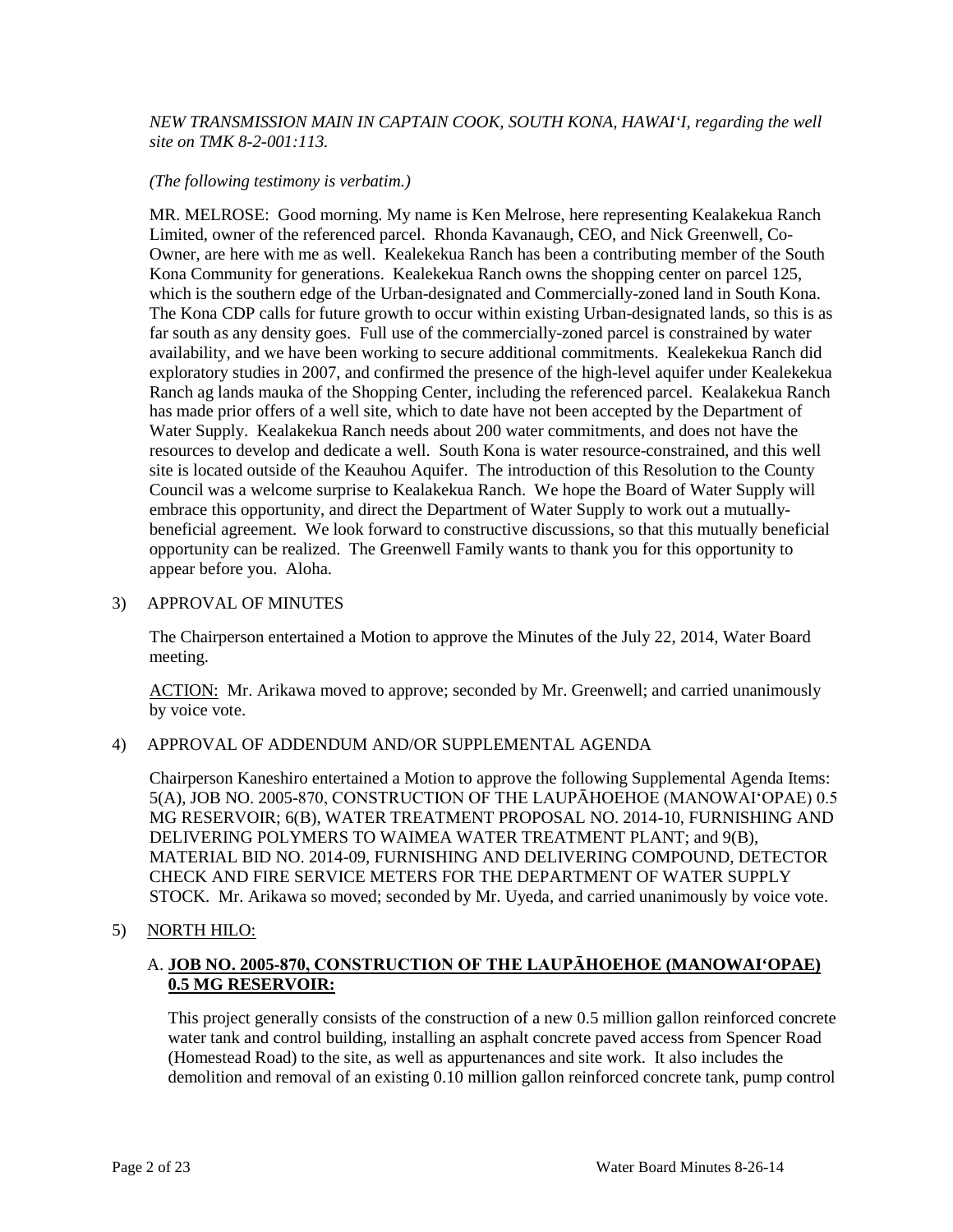and chlorinator buildings, existing site piping, and appurtenances, and realignment of existing well piping orientation.

Bids were opened on August 21, 2014, at 2:30 p.m., and the following are the bid results.

| <b>Bidder</b>                                       | <b>Bid Amount</b> |
|-----------------------------------------------------|-------------------|
| Yamada Paint Contracting, Inc. dba GW Construction. | \$3,598,567.00    |
| Kiewit Infrastructure West Co                       | \$6,096,098.00    |

Project Costs:

| <b>Total Cost:</b>                                                                 | \$3,958,423.00 |
|------------------------------------------------------------------------------------|----------------|
| 2) Contingency $(10\%)$                                                            | \$ 359,856.00  |
| 1) Low Bidder (Yamada Paint Contracting, Inc. dba GW Construction.) \$3,598,567.00 |                |

Funding for this project will be from DWS's CIP Budget and State Revolving Fund (SRF) loan. The contractor will have 360 calendar days to complete this project. The Engineering estimate for this project was \$2,500,000.

The Manager-Chief Engineer recommended that the Board award the contract for JOB NO. 2005- 870, CONSTRUCTION OF THE LAUPĀHOEHOE (MANOWAI'OPAE) 0.5 MG RESERVOIR, to the lowest responsible bidder, Yamada Paint Contracting, Inc. dba GW Construction, for their bid amount of \$3,598,567.00, plus \$359,856.00 in contingency, for a total contract amount of **\$3,958,423.00**. It was further recommended that either the Chairperson or the Vice-Chairperson be authorized to sign the contract, subject to review as to form and legality by Corporation Counsel.

MOTION: Mr. Robinson moved to approve; seconded by Mr. Greenwell.

The Manager-Chief Engineer noted that there were two responsible bidders for this project. He noted that the low bid was \$3.6 million, but the estimated cost had been \$2.5 million. He said he anticipated questions from the Board regarding this discrepancy.

Mr. Inaba explained that the biggest discrepancy was in the Reservoir itself; the estimate for the Reservoir was \$900,000.00, but the bid came in at \$1.5 million, i.e., a \$600,000.00 difference. The other large discrepancy was with the MCC (Motor Control Center) building, which came in \$228,000.00 higher than the estimate. Those two items account for most of the difference. The Department now realizes that \$900,000.00 was a low estimate for the reservoir, noting that the bid for the recent Kynnersley Reservoir project came to \$1 million. DWS plans to have its estimates reflect recent bids.

Mr. Greenwell asked if DWS could bring down the cost by upsizing the reservoir to a one million-gallon tank, instead of a half-million gallon tank.

Mr. Inaba said no, it would probably cost \$1 million more, because that would call for a redesign, etc.

Mr. Robinson noted the wide gap between the original estimate of \$2.5 million, and Yamada's bid of \$3.6 million and Kiewit's bid of \$6 million.

Mr. Inaba said that Kiewit's bid was really high across the board. DWS did not expect anything that high, and would not have awarded the project if Kiewit's bid were the only bid.

Mr. Robinson said that Yamada's bid was also higher than the estimate.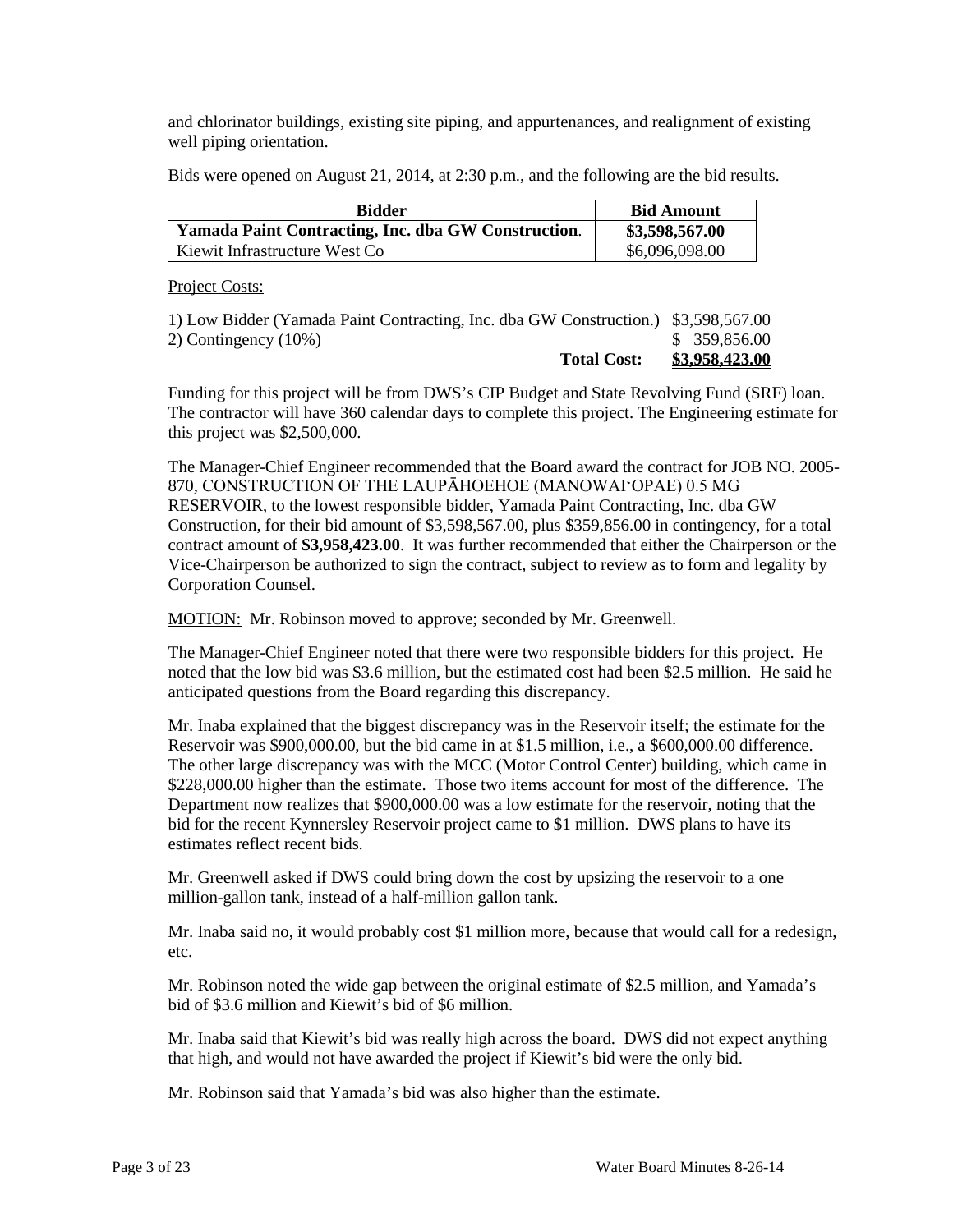Mr. Inaba said that DWS's estimates for the tank and the MCC were really low; DWS will be expecting higher prices now.

Mr. Greenwell said it was strange that there were only two bids.

The Manager-Chief Engineer said that actually, there had been four, but two bidders failed to comply with the bid instructions.

Mr. Inaba said there were seven intent-to-bids, and four bids came in, but two of those four were non-responsive.

Mr. Uyeda asked Mr. Inaba about the dollar-per-gallon calculation for this whole project. He figured it was \$8 per gallon, and asked if that was too high.

Mr. Inaba said that DWS looks at the tank itself, which comes to more like \$3 per gallon. He said the scope involves realigning the piping from the existing wells with the new tank location; a new MCC is also going to be built. DWS will need to demolish an existing small tank that will not be in use because its height is incompatible, and the existing MCC will also be removed.

Mr. Uyeda asked if there was a potential for hazardous material contamination from the old tank.

Mr. Inaba said not from the tank itself, but there was a hazmat potential for the MCC.

Mr. Takamine asked when the Engineering estimate was done.

Mr. Inaba said it was done a couple of years ago; DWS looked at the estimate again to update it, but the Department did not have much to compare it with, in terms of new projects out there. Therefore, the estimate did not go up much at all, he said.

ACTION: Motion carried unanimously by voice vote.

### B. **RESOLUTION NO. 2014-03, APPROVING THE RECEIPT AND EXPENDITURE OF MONIES FOR THE LAUPĀHOEHOE 0.5 MG RESERVOIR (FUNDED BY THE DRINKING WATER STATE REVOLVING FUND (DWSRF):**

*(Note: Resolution requires roll call vote)*

Resolution No. 2014-03 is for the project for which DWS has submitted a loan application, under the Drinking Water State Revolving Fund (DWSRF). One of the prerequisites for the loan is a Resolution approved by the Water Board. This Resolution is specifically identified for the following project: JOB NO. 2005-870, LAUPĀHOEHOE (MANOWAI'OPAE) 0.5 MG RESERVOIR, and authorizes the Manager–Chief Engineer or Deputy to execute loans and/or grants with the State Department of Health for up to \$2,894,958.00.

The Manager-Chief Engineer recommended that the Water Board adopt DRINKING WATER STATE REVOLVING FUND RESOLUTION NO. 2014-03, subject to approval by Corporation Counsel as to form and legality.

MOTION: Mr. Robinson moved to approve; seconded by Ms. Iokepa-Moses.

The Manager-Chief Engineer said that DWS just found out that the State Revolving Fund loan program is being made available for this project, and therefore this Resolution was necessary. He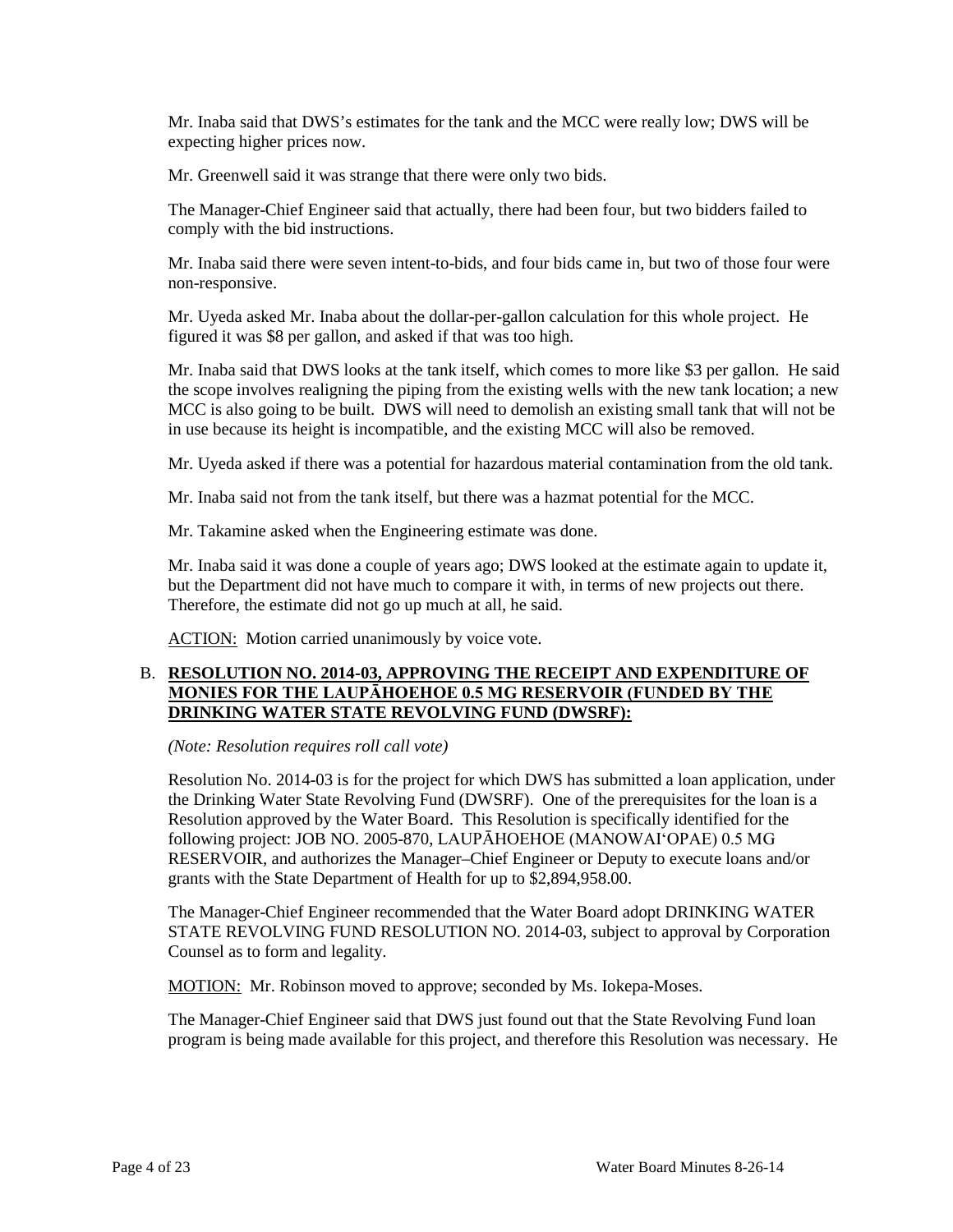said even without this loan, DWS would have been able to fund the project through CIP funds. However, this loan will allow DWS to use its CIP funds for other projects.

ACTION: The Secretary took a roll call vote: Mr. Greenwell (Aye); Chairperson Kaneshiro (Aye); Mr. Robinson (Aye); Mr. Uyeda (Aye); Mr. Arikawa (Aye); Ms. Iokepa-Moses (Aye) and Mr. Takamine (Aye). Motion carried with Seven (7) Ayes, Zero (0) Nays; and One (1) Absent, Ms. Lee Loy.

*(Ms. Lee Loy arrived at 10:16 a.m.)*

## 6) NORTH KOHALA:

## A. **DISCUSSION OF SURETY WELL/HALA'ULA WELL:**

The Manager-Chief Engineer said that he met with Mr. Bill Shontell regarding Surety's offer to turn its well over to DWS. It was a good discussion, but at this point, DWS plans to proceed with its Hala'ula Well project. DWS is still working on the appraisal for the Hala'ula Well, he added. In response to Mr. Shontell's offer of the well, DWS told Mr. Shontell that DWS will keep the offer in its back pocket right now. Mr. Shontell had mentioned that Surety wants to pursue some projects in North Kohala, and the Manager-Chief Engineer assured Mr. Shontell that if the Hala'ula Well is completed, the numbers should work out to allow water to be made available for whatever project that Surety is pursuing. He reiterated that he wanted to keep Surety's offer in the back pocket at this point. The Manager-Chief Engineer said that he was not sure when DWS will be able to pursue the acquisition of the Surety Well. Meanwhile, DWS is closer to accomplishing the Hala'ula Well.

Mr. Greenwell asked if there was any timeline regarding the acquisition of the land for the Hala'ula Well. He asked what the timeline would be for after the land comes into DWS's hands.

Mr. Inaba explained that on Hala'ula, DWS had gotten confirmation that the property owner in Florida had received DWS's proposal regarding the land acquisition. DWS will be following up in the next week or two. If DWS's proposal is accepted, Mr. Inaba estimates that it will be two months as far as actually acquiring the land, and putting the project out to bid. Once it goes out to bid, Mr. Inaba guessed that it would probably be another three months before construction. Construction will take about a year, he said.

The Manager-Chief Engineer told Mr. Greenwell that the answer is that there will be no definite timeline until DWS gets a definitive Yes from the property owner. That is the key piece; once the property owner agrees to the land acquisition, DWS will be closer to establishing a definite date. DWS is close to that, but still not quite there, he said.

Mr. Greenwell asked whether, after the land acquisition, Engineering would be ready to move immediately on putting in infrastructure, given the pressing need for water in Kohala.

Mr. Inaba said there are a few loose ends that DWS would tie up, in terms of getting all of the final plan approvals. DWS is about 90 percent done on the complete plan at this point, but everything is on hold pending the land acquisition.

The Manager-Chief Engineer said that DWS already has a consultant on board to tie up the loose ends, and to complete the design on the project; DWS would not be starting from scratch on procuring a consultant, etc.

Mr. Greenwell asked if this Item would be put on the Agenda in about two or three months, in the Manager-Chief Engineer's Report.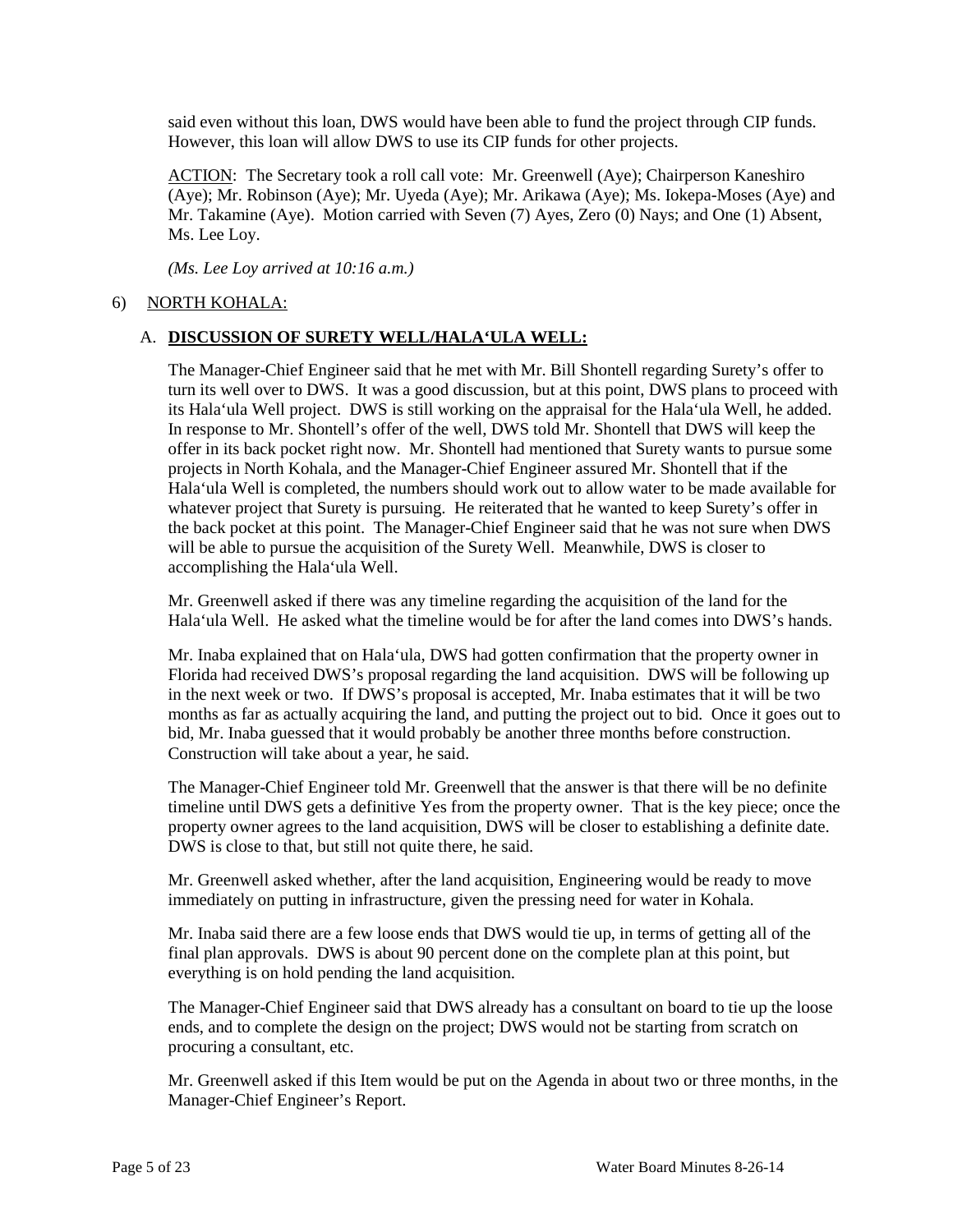The Manager-Chief Engineer said that DWS will keep the Board posted.

# B. **WATER TREATMENT PROPOSAL NO. 2014-10, FURNISHING AND DELIVERING POLYMERS TO WAIMEA WATER TREATMENT PLANT:**

Bids for this contract were opened on August 21, 2014, at 1:30 p.m., and the following are the bid results.

| <b>Bidder</b>                          | Amount       |
|----------------------------------------|--------------|
| <b>Pural Water Specialty Co., Inc.</b> | \$257,193.09 |
| Phoenix V LLC dba BEI Hawai'i          | \$270,197.24 |

| Amount       |
|--------------|
| \$257,193.09 |
| \$142,806.91 |
| \$400,000.00 |
|              |

The reason for the high contingency is that due to past experiences, the dosage of polymers used in the jar testing is much lower than the actual amount used in the Water Treatment Plant. Also, as the quality of water goes down during the year due to unstable weather conditions, more polymers are used to meet the water quality requirements of the State of Hawai'i, Department of Health.

The Manager-Chief Engineer recommended that the Board award the contract for WATER TREATMENT PROPOSAL NO. 2014-04, FURNISHING AND DELIVERING POLYMERS TO WAIMEA WATER TREATMENT PLANT, to Pural Water Specialty Co., Inc.**,** for the bid price of \$257,193.09, plus \$142,806.91 in contingency, for a total contract price of \$400,000.00, and that either the Chairperson or the Vice-Chairperson be authorized to sign the contract, subject to review as to form and legality of the contract by Corporation Counsel. The contract period is from September 1, 2014, to June 30, 2016.

MOTION: Mr. Robinson moved to approve; seconded by Mr. Arikawa.

The Manager-Chief Engineer pointed out that this project is in South Kohala, not North Kohala as stated in the Agenda. He said that DWS re-bid this project due to the discrepancy in testing the polymers the first time around. This time, the polymers underwent jar tests, and DWS was thereby able to get a better idea of what the vendors were able to provide. He noted that DWS had put in a large contingency amount of more than 50 percent.

Mr. Ikeda explained that the jar testing was done on August 5, 2014. One of the bidders, BEI, qualified their jar test at 34 parts per million (PPM), while the other bidder, Pural, qualified at 30 PPM. To illustrate the difference between a jar test and a plant test, DWS currently is using BEI's polymers at the plant, and on the same day as the jar test, BEI's polymers at the plant were running close to 50 PPM (as opposed to the jar test at 34 PPM). That is why DWS is putting in the high contingency amount, because although the tests are comparing the same water just for bidding purposes, DWS by experience knows that when the polymers run through the plant, much more polymers will be used.

The Manager-Chief Engineer said that when DWS ran the jar test, the water quality was okay. However, over the course of the year, the quality of DWS's raw water might vary greatly. That is why DWS knows that it will be using a lot more than the stated amount of polymers; and that is the reason for the high contingency amount. If DWS were to put in the normal 10 percent contingency, chances are that DWS would have to come back to the Board. It is not a definite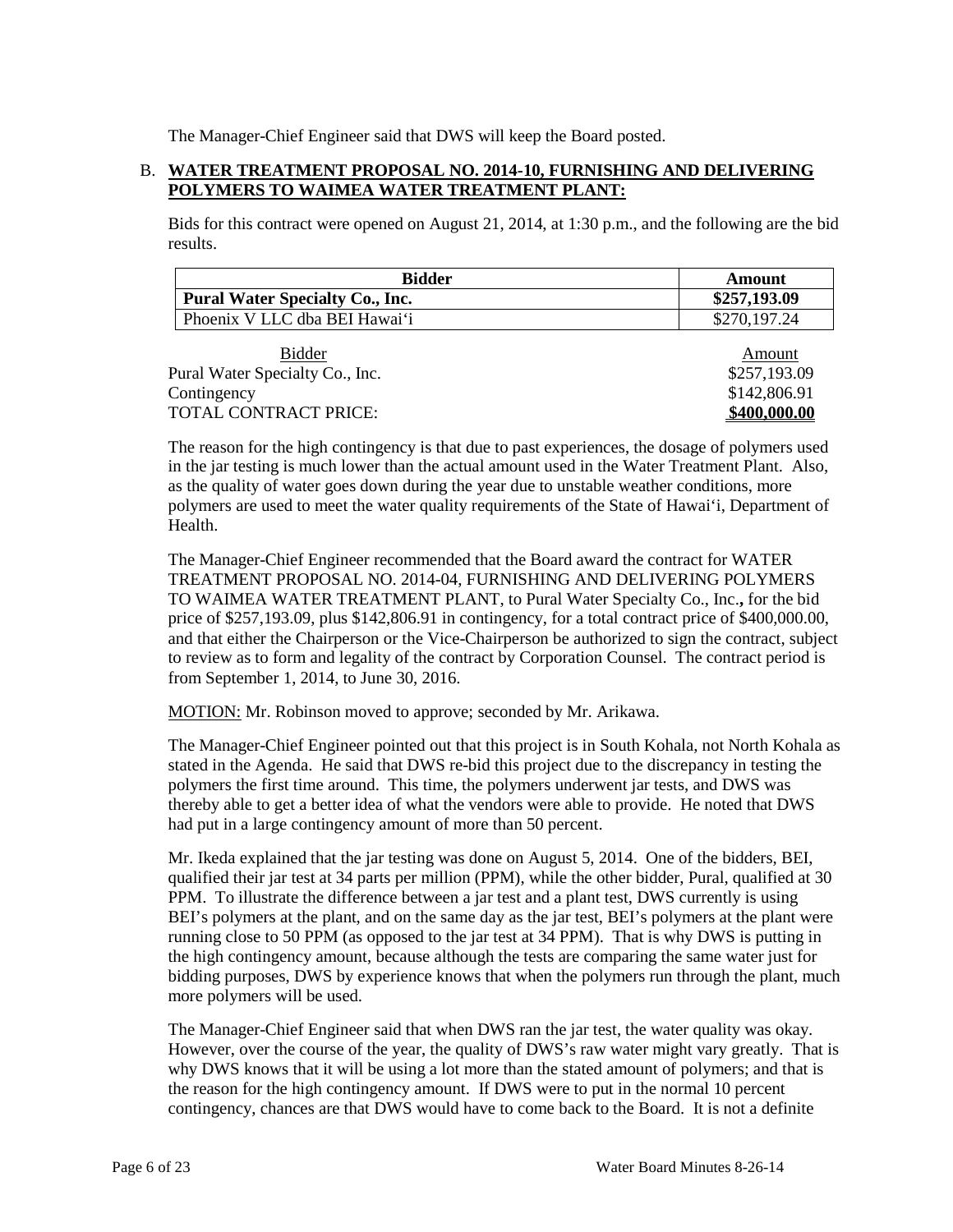thing that DWS will run through all of its polymers, but DWS is being careful because of the water quality of the raw water that DWS has at the Waimea Treatment Plant.

Mr. Greenwell asked whether DWS uses less polymers when it is running the wells.

The Manager-Chief Engineer said yes. The polymers are meant to treat the raw water.

Mr. Robinson asked whether the water quality varies, based on rainfall.

The Manager-Chief Engineer said that the organic material in the raw water varies because of the rainfall; DWS will use more polymers when that happens.

Mr. Robinson asked if that was because the organic material washes into the well itself, or because it washes through the ground.

Mr. Ikeda said it washes into the reservoir.

Mr. Robinson said he now understood; he had thought it washed into the wells.

The Manager-Chief Engineer said that rainfall does not affect DWS's wells.

ACTION: Motion carried unanimously by voice vote.

### 7) NORTH KONA:

## A. **QUEEN KA'AHUMANU HIGHWAY WIDENING, PHASE 2 – TRI-PARTY AGREEMENT:**

At the February 25, 2014, Water Board meeting, the Board was informed that the Department of Water Supply (DWS), the State Department of Transportation (DOT), and Goodfellow Brothers, Inc. (GBI) were working on a Tri-Party Agreement for the redesign of the project.

The Tri-Party Agreement was done because DWS and GBI did not agree to the redesign costs of the waterline resulting from the realignment of the highway. Based on the Department's negotiations, DWS and GBI agreed that the cost would be lowered substantially, if DWS basically provided a "red-line" design to GBI, and work with them to incorporate that into the overall highway design.

The current proposal is for DWS to contribute \$54,804.00 which would come out of the existing contingency from the original contract.

The Manager-Chief Engineer recommended that the Water Board approve the Tri-Party agreement for \$54,804.00, and that either the Chairperson or Vice-Chairperson be authorize to sign the documents, subject to approval by Corporation Counsel.

MOTION: Ms. Iokepa-Moses moved to approve; seconded by Mr. Arikawa.

The Manager-Chief Engineer explained that the Tri-Party Agreement is basically the result of DWS having to have the project redesigned, due to the realignment of the highway itself. DWS initially did not agree to the redesign amount that DOT proposed. Working closely with the contractor, the redesign amount was pared down from the original \$300,000.00 to the current figure agreed upon by DWS, the contractor and DOT: \$54,000.00. DWS has not seen a Notice to Proceed date yet. Informally, DWS has been told that the date is close, but it has not been firmly established yet.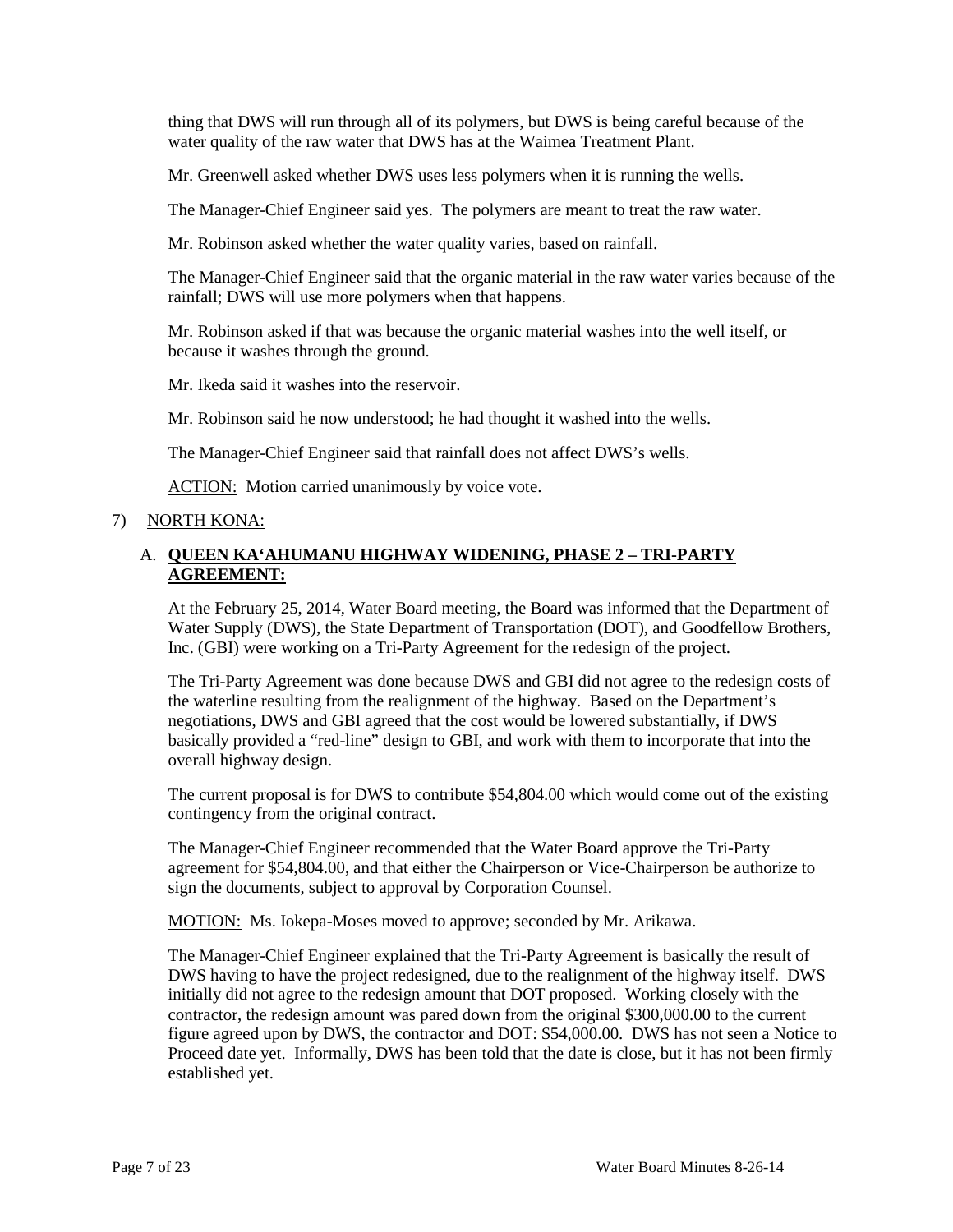Mr. Greenwell praised whoever managed to renegotiate the redesign amount; he said he was also proud of the Board for standing fast in opposition to the amount that was originally asked.

The Manager-Chief Engineer said that that DWS can use the contingency funds that it has already forwarded to DOT, to pay this \$54,000.00 for the redesign.

Mr. Robinson said it is a credit against the \$3.4 million that DWS has already given DOT.

The Deputy said it was included in those funds.

The Manager-Chief Engineer said yes, the \$3.4 million that DWS already sent to DOT will go towards consulting fees; there is already a contingency amount, he said.

Mr. Inaba said that the contingency is within the \$3.4 million.

Mr. Robinson noted that on that \$3.4 million, if one considers a 6 percent cost of funds, DWS is already out something like \$840,000.00 over that four-year period. He said that \$840,000.00 is something that DWS's customers have to pay.

The Manager-Chief Engineer agreed, saying that is a huge amount of money, which could otherwise fund a huge project.

Mr. Robinson said yes, it would help with DWS's Kohala well.

Mr. Uyeda said he was concerned that DWS still does not have a Notice to Proceed date, and meanwhile, DWS is now entering into *another* agreement with DOT. He asked what the urgency was to sign this Memorandum of Understanding (MOU), if DWS does not even have a start date.

The Manager-Chief Engineer said that with this agreement in place, the amount cannot be changed. This is  $\underline{it}$ ; this is the redesign amount that the parties agreed to, he said.

Mr. Uyeda said that he was also concerned about what happens if this project never goes through, or goes through 20 years from now, or takes as long as the H-3 Highway. He asked where that would leave DWS as far as getting the money back in the end. He asked if the MOU allows for DWS to get its funds back.

The Manager-Chief Engineer agreed that is a big concern. He said he would ask Corporation Counsel to get the money back in that event; he was not sure if the MOU that DWS initially signed allows for DWS to get its money back if this project does not go through. He said he would leave it to DWS's attorneys.

Mr. Arikawa asked about the DWS pipes stockpiled in the baseyard along the highway. He asked whether DWS would need to replace those pipes, which are several years-old already.

Mr. Inaba said they are probably three years-old.

The Manager-Chief Engineer said they are several years-old, but ductile iron pipes are very durable; the only thing that really needs to be replaced are the gaskets. If the contractor needs to replace the gaskets, DWS will ensure that the gaskets used to install the pipes are of good quality.

Mr. Arikawa said he hopes so.

Chairperson Kaneshiro asked the Manager-Chief Engineer if he thinks the \$93,000.00 that DWS had signed for construction will remain firm, whether or not it takes a year or however long to sign the Notice to Proceed.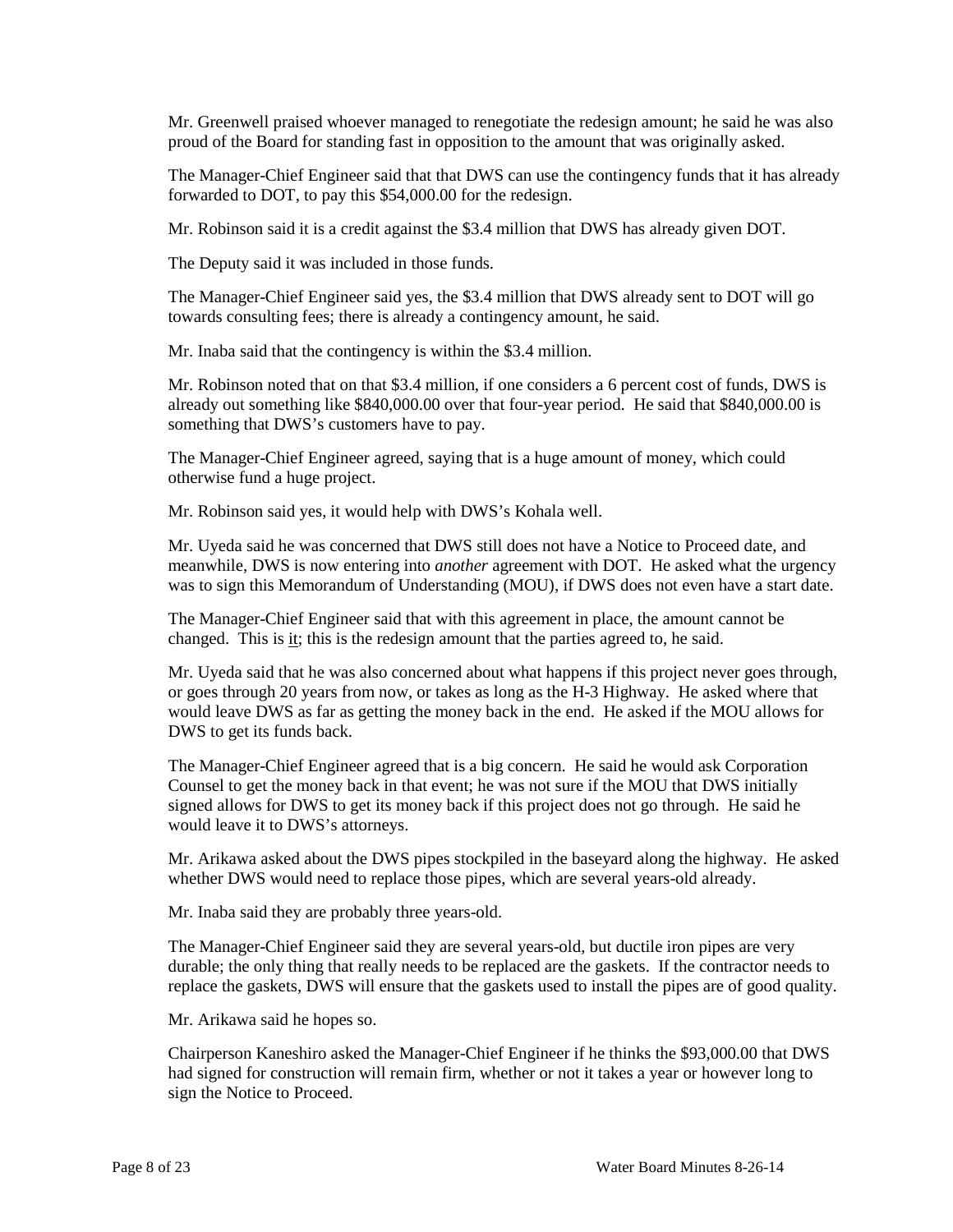The Manager-Chief Engineer said he would like to think that the construction amount will remain firm; the \$54,000.00 for redesign is the amount that it will take to do the redesign, so he assumed that the construction amount will also remain. He said he did not know whether DOT has something over the contractor, but he said he was pretty sure that there are legal avenues or documents in place to ensure that that is the construction amount.

Mr. Greenwell asked about a scenario whereby the project drags on for years and Goodfellow, the contractor with whom DWS has made this deal, tells DWS that Goodfellow is not going to do the project because of cost overruns. If Goodfellow were to ask that the project be re-bid, Mr. Greenwell asked if DWS would be involved in the bidding process because it has money tied up. He asked whether DOT would have to stand up and be involved.

The Manager-Chief Engineer said he was not sure about the process of re-bidding this project. The money technically would have to come back to DWS. He said that depending on the re-bid, DOT would probably come back to DWS to demand the re-bid amount. He did not know how the process would work, but he said he would feel safer to have that money back in DWS's hands first – before doing a re-bid.

Mr. Arikawa noted that since this project started, four Board members have come and gone; he wondered aloud if DOT was trying to outlast the Board.

The Manager-Chief Engineer said the fact that this project has been out there so long is a genuine concern. The biggest thing is the amount of money that DWS has lost in interest, by not having that money in its possession. That was the initial concern that DWS had with DOT: the demand to forward the money to DOT up front, he said. It would have been better for DWS to keep the money, and be earning interest on it, but DOT insisted on having the money in their hands, he said.

ACTION: Motion carried unanimously by voice vote.

## 8) SOUTH KONA:

## A. **RESOLUTION NO. 430-14 (DRAFT 3), URGING THE WATER BOARD OF THE COUNTY OF HAWAI'I (WATER BOARD) TO TAKE ANY AND ALL ACTIONS NECESSARY TO ACQUIRE LAND AND DEVELOP A NEW WATER WELL, RESERVOIR, SUPPORTING FACILITIES, AND A NEW TRANSMISSION MAIN IN CAPTAIN COOK, SOUTH KONA, HAWAI'I:**

The Manager-Chief Engineer said that this Item is for the Board's information; he had worked closely with Council Member Brenda Ford in drafting this Resolution. He noted that it does not deal specifically with the Kealakekua Well site that Mr. Melrose had testified about earlier. The Manager-Chief Engineer said that he had made sure that the Resolution did not specify that particular property, because this Resolution is an overall matter. The Resolution could involve *any* other property, but DWS did look at the Greenwells' property, and it is favorable. However, the Resolution was not specific to the Greenwells' property. He said that going forward, this Resolution is helpful for planning purposes; DWS is directing Engineering to place the project on the Department's future five-year CIP, depending on how urgent or important an additional well is to DWS. The Manager-Chief Engineer said that DWS has four or five wells in the area that can sustain the system right now. However, he felt it is good to have an additional well in the Department's back pocket, just in case there is a need to pursue it. This additional well is not yet in DWS's five-year CIP. This Resolution will at least help DWS out in placing the well in the Department's sights, he said.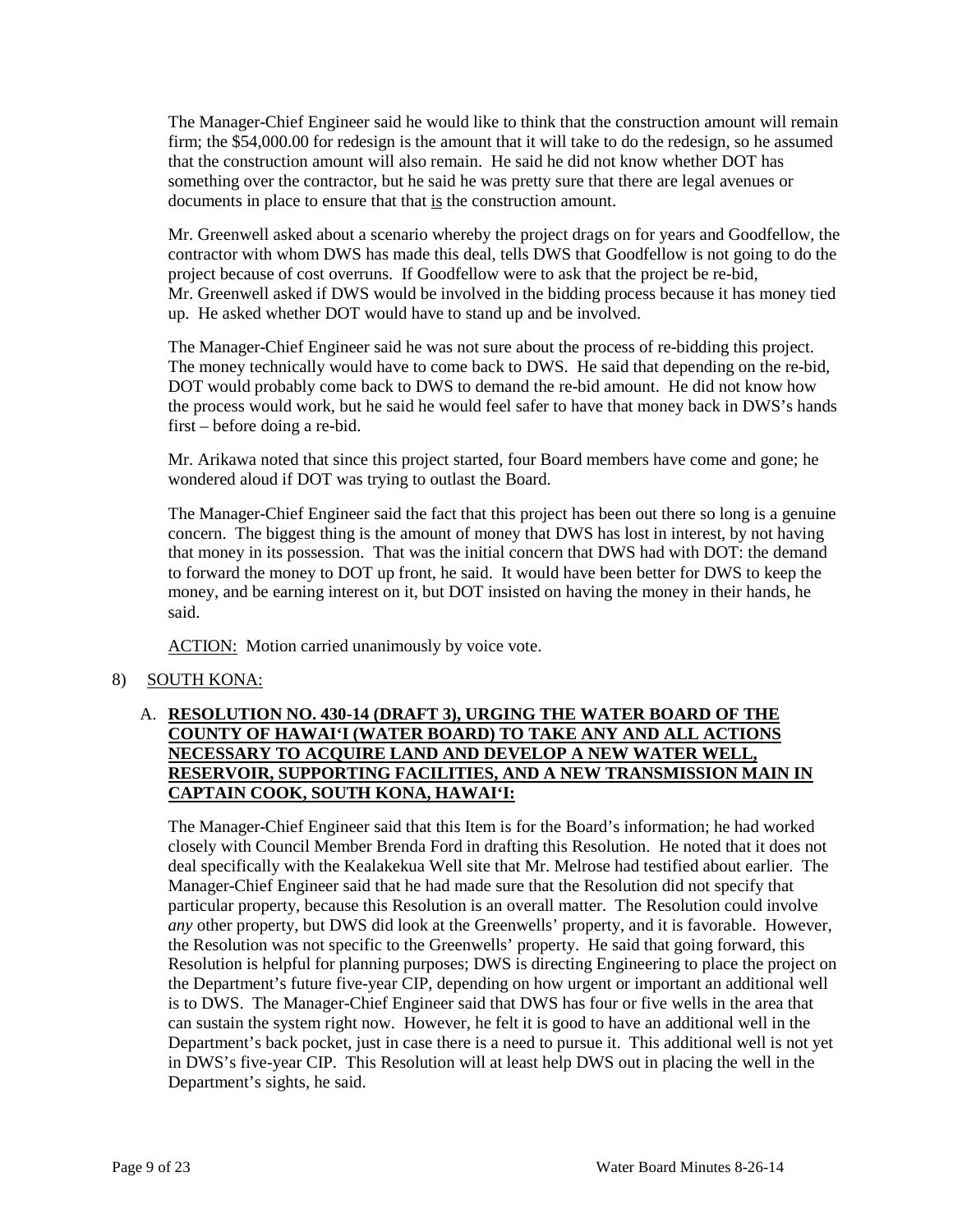Mr. Greenwell said that Ms. Ford was quoted in various newspapers, etc., as saying something about running a line from Ho'okena to Miloli'i. He said his concern was that if such a line were run, DWS would have a lot of people applying for ag water rates. Until the area is developed, that would be a big outlay of money. A lot of those areas in South Kona are rural and agricultural, he said. He asked whether the County or the County Council will help bankroll such a project.

The Manager-Chief Engineer said he does not know what is going to happen, but the important thing is to get an additional well connected to DWS's system. He said that any extension from DWS's system down to Ho'okena and on to Miloli'i goes beyond the fire-related CIP that DWS wants to do. Although the Resolution mentions that extension, there are no guarantees that that is something that DWS wants to pursue at this point. What this Resolution does is help DWS get another well connected to its system.

Mr. Greenwell asked whether the additional well that the Manager-Chief Engineer is talking about is the Kealakekua Well, or another well further south.

The Manager-Chief Engineer reiterated that the Resolution was not specific to the Kealakekua Well or any other property; it can involve any property that is acceptable, to tie in to DWS's system.

Mr. Greenwell said that to him, the Kealakekua Well would be a cheap investment, versus running that pipeline.

The Manager-Chief Engineer said that DWS has already looked at some of the numbers regarding Kealakekua Well, but DWS did not want to have anything specific in the Resolution, because of procurement requirements. DWS did not want to be specific in the Resolution as far as working directly with the Greenwells or somebody else in the South Kona Water System.

Ms. Lee Loy said that she understood that the Resolution dealt with a general area, but she noted that there is a specific elevation mentioned. She asked whether an additional well would be located within that band of elevation.

The Manager-Chief Engineer said yes, when DWS looked at the elevation, they were looking at a well to the north, where DWS has its Haleki'i Well, at the approximately 1,750-foot elevation, going southward. He noted that the Ke'ei Well D is also close to that elevation.

Mr. Inaba said that it might be lower. He said that in this general area, the wells, depending on where within the system they are, would be one thing, but in any event, DWS would need to match a new reservoir at that elevation with an existing reservoir, so that hydraulically everything would balance.

Ms. Lee Loy said she understood.

The Manager-Chief Engineer said that several months ago when Ke'ei D and another Ke'ei well went down, DWS was able to push water from its Haleki'i Well southward into South Kona. That is why DWS looks at the elevation; the 1,750-foot elevation is the perfect elevation to match everything and complement everything.

Mr. Robinson asked whether Ke'ei D was actually three or four wells.

The Manager-Chief Engineer said that there were four wells: Ke'ei A, B, C and D. Ke'ei D is the most recent well in that aquifer, and Haleki'i is another well, closer to the North Kona Water System, which can be used to supplement the Ke'ei Wells.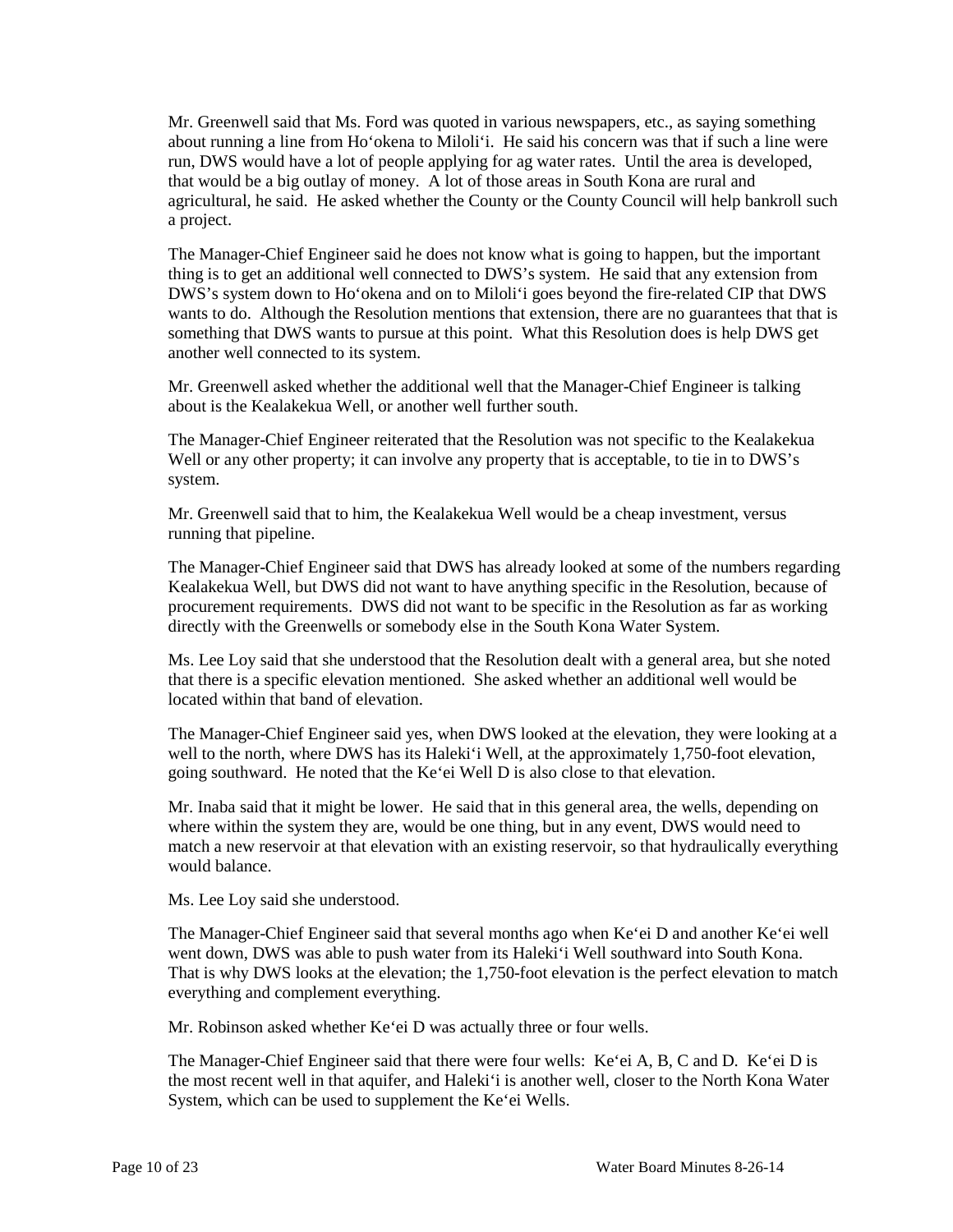Mr. Robinson asked if it were correct that Mr. Melrose had asked DWS for 200 water units, but DWS was not able to supply them.

The Manager-Chief Engineer said that was correct.

Mr. Robinson asked if that was just due to the lack of a well.

The Manager-Chief Engineer said that among the four Ke'ei Wells he mentioned, the water quality of Wells A and B is not that good. Therefore, those wells are not figured into the mix as far as the total capacity of the sources in the area. The total amount of water in the area is not sufficient for what Mr. Melrose asked for, i.e., the 200 units of water. He recalled that there had been a project proposal by Kealakekua Ranch, and one of DWS's comments at the time was that an additional well would have to be provided before Kealakekua Ranch could proceed with their proposed development.

Mr. Robinson posited the scenario whereby this project was put on DWS's five-year CIP budget; he asked whether DWS would then look into acquiring a property, developing a well system, and then feeding into the DWS system during that five-year period.

The Manager-Chief Engineer said yes.

Mr. Greenwell asked for clarification that this Resolution under discussion does *not* involve the Kealakekua Well. He asked whether this Resolution involves the extension of the water system.

The Manager-Chief Engineer said no, the Resolution is generally about including an additional well. Although the Resolution *does* mention an extension to Miloli'i, DWS's priority is getting a well connected to the *existing* South Kona Water System.

Mr. Greenwell said okay, then the Board should maybe put only the well on the Agenda for discussion at the next meeting or so.

The Manager-Chief Engineer said no, not necessarily.

Mr. Greenwell said that what he is saying is to proceed with this Kealakekua Well; he said he was a little confused.

The Manager-Chief Engineer said the Resolution is general; it is not specific as to Kealakekua Ranch. It is specific to the South Kona Water System, and at this point, there is no need for further discussion to propose another well at this point in time, he said. However, as the Department moves along with planning its five-year CIP, an engineer will be directed to place the project on the five-year CIP, he said. What will come before the Board will be when DWS puts the project on its five-year CIP; that is the idea, the Manager-Chief Engineer said.

Mr. Robinson, returning to Mr. Melrose's testimony, said that if in the future there is an additional well in the area, that well could provide the additional 200 units of water that Mr. Melrose needs.

The Manager-Chief Engineer said sure.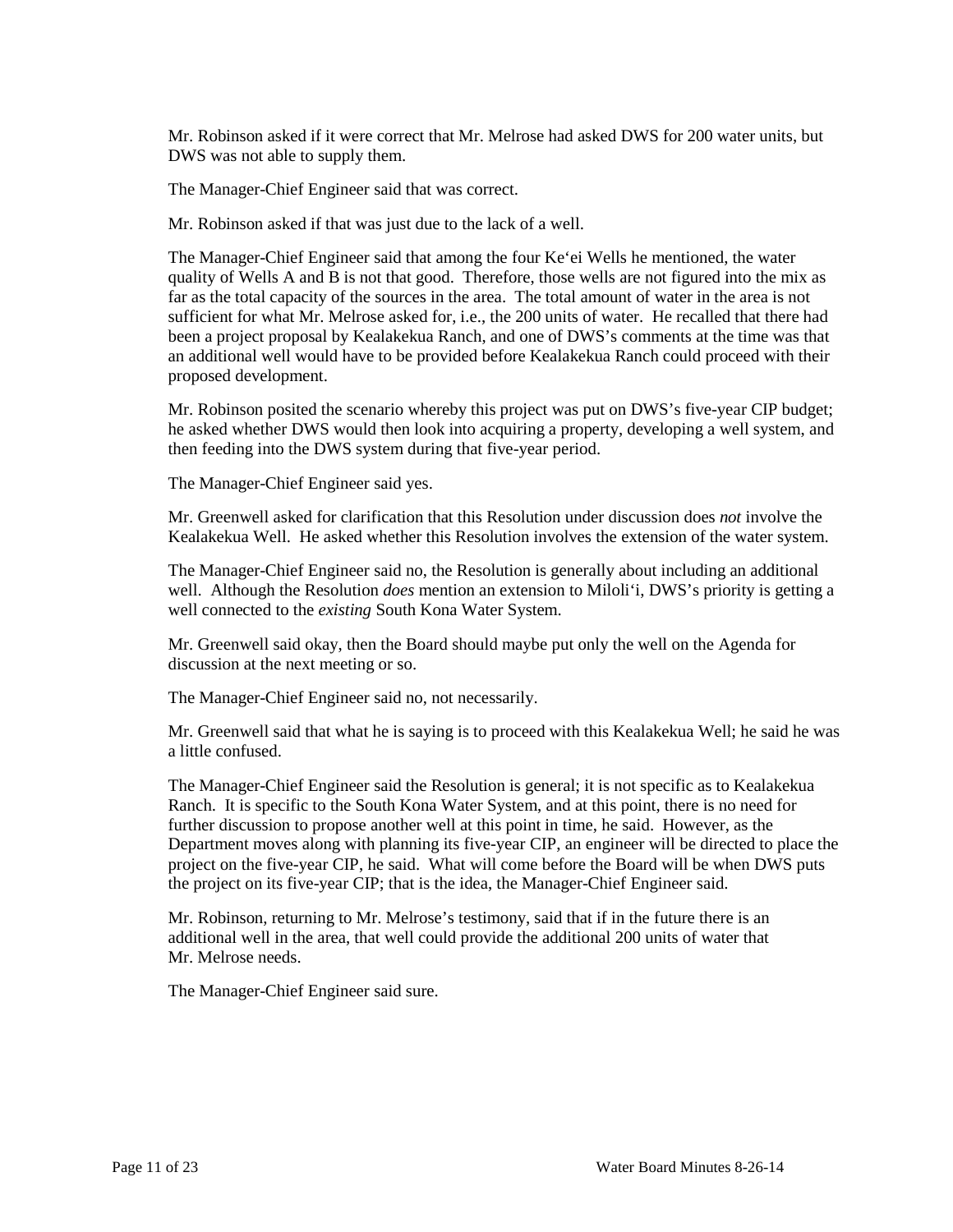## 9) MISCELLANEOUS:

# A. **DEDICATION OF WATER SYSTEMS:**

The Department has received the following documents for action by the Water Board. The water systems have been constructed in accordance with the Department's standards and are in acceptable condition for dedication.

### 1. **LICENSE NO. 792**

Waikoloa Reservoir No. 1 Seepage-Stability Berm Construction Licensor: State of Hawaii Department of Hawaiian Home Lands (DHHL) Tax Map Key: (3) 6-5-001: 017 Portion

The Manager-Chief Engineer recommended that the Water Board accepts this document subject to the approval of the Corporation Counsel and that either the Chairperson or the Vice-Chairperson be authorized to sign the documents.

MOTION: Mr. Greenwell moved to approve; seconded by Mr. Robinson.

The Manager-Chief Engineer said that this License is part of the design of the Waikoloa Reservoir No. 1 project that has been ongoing; it allows for the additional work that is needed to be done within the area that encroaches into the Hawaiian Homes property.

ACTION: Motion carried unanimously by voice vote.

### B. **MATERIAL BID NO. 2014-09, FURNISHING AND DELIVERING COMPOUND, DETECTOR CHECK AND FIRE SERVICE METERS FOR THE DEPARTMENT OF WATER SUPPLY STOCK:**

Bids for this contract were opened on August 21, 2014, at 2:00 p.m., and the following are the bid results.

| Bidder                       | <b>Bid Amount</b> |
|------------------------------|-------------------|
| l Ferguson Enterprises, Inc. | 119.13            |

Project Costs:

1) Low Bidder (Ferguson Enterprises, Inc.) \$ 59,119.13 **Total Cost: \$ 59,119.13**

Funding for this project will be from DWS's Operations Budget

The Manager-Chief Engineer recommended that the Board award the contract for MATERIAL BID NO. 2014-09, FURNISHING AND DELIVERING OF COMPOUND, DETECTOR CHECK AND FIRE SERVICE METERS FOR THE DEPARTMENT OF WATER SUPPLY STOCK, to the lowest responsible bidder, Ferguson Enterprises, Inc., for their bid amount of \$59,119.13. It was further recommended that either the Chairperson or the Vice-Chairperson be authorized to sign the contract, subject to review as to form and legality by Corporation Counsel.

MOTION: Mr. Robinson moved to approve; seconded by Ms. Lee Loy.

Mr. Inaba said DWS got one bid, and the price was what DWS expected. He explained that normally, these items would have been part of the big Material Bid that DWS does annually (in May). However, this year there was some missing information, so the bid for this Section was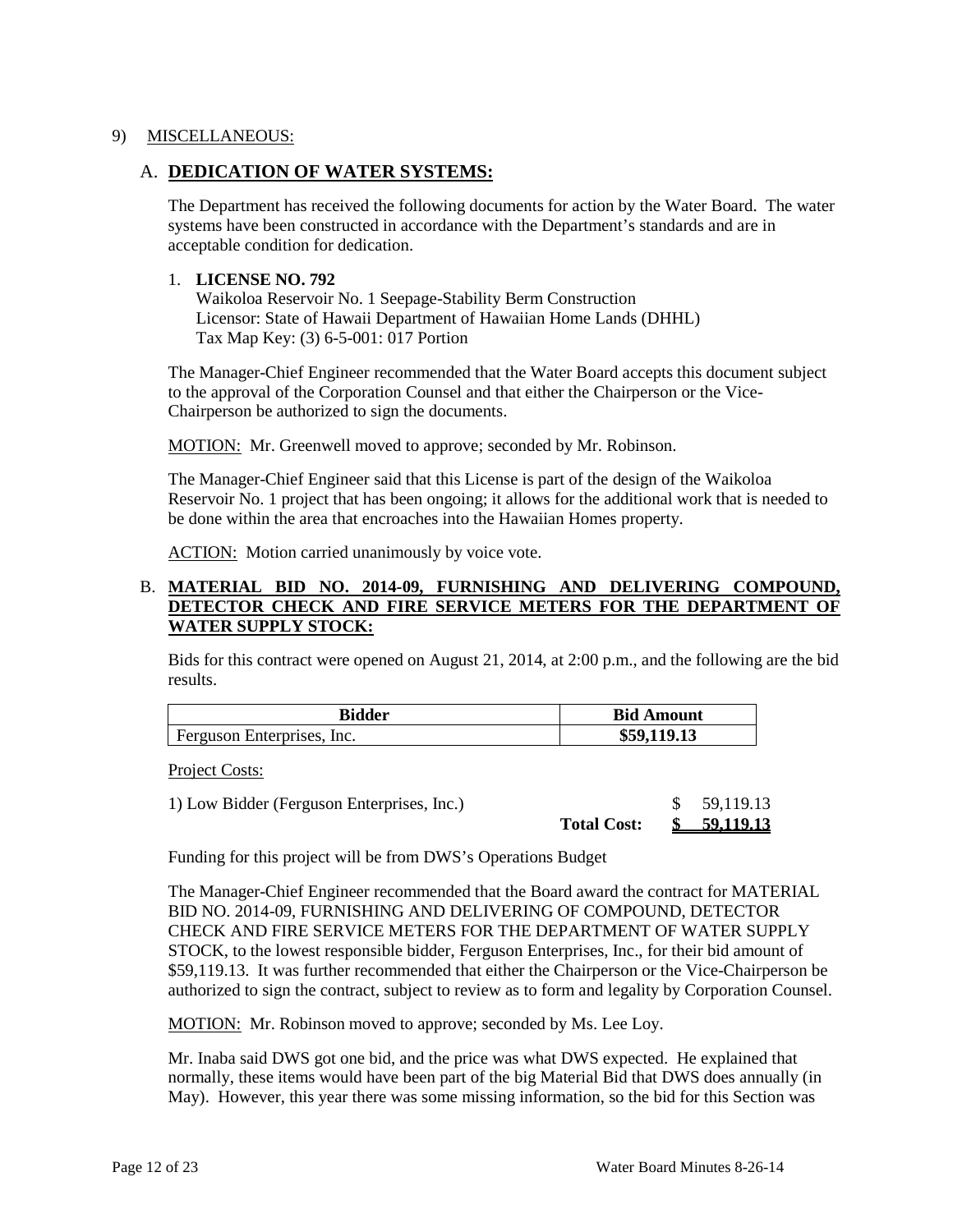deemed non-responsive. If DWS does not do Material Bids like this, it becomes more difficult throughout the year to procure items. Without a Material Bid, DWS would have to go out and get quotes from three vendors for items such as a large meter. Once this contract is in place, DWS can order the meter or whatever through the vendor.

Mr. Greenwell asked who the successful bidder was.

Mr. Inaba said the bid went to Ferguson Enterprises, Inc.; the bid results were in the Supplemental Agenda.

Ms. Lee Loy said that if she understood correctly, DWS does not order these items and put them on the shelf.

Mr. Inaba said they are only ordered on an as-needed basis. He said that the \$59,119.13 is just a sum of one each of all the meters that were listed on the bid. It is unlikely that DWS will order one each of those meters; instead, DWS may order multiples of the more commonly-needed meters, such as the 6-inch detector check.

Ms. Lee Loy said so these items do not just sit by the side of the road.

Mr. Inaba said that once DWS orders the items, they must be fabricated. Nothing is kept in stock, he said.

Mr. Arikawa asked if this amount was already in the Budget.

Mr. Inaba said yes.

Mr. Arikawa said okay, he figured the Department pretty much knew how much the items would cost, so there were no surprises.

ACTION: Motion carried unanimously by voice vote.

#### C. **DISCUSSION OF AMENDING RULES AND REGULATIONS REGARDING PLACING RESPONSIBILITY WITH PROPERTY OWNERS FOR TENANTS' DELINQUENT BILLS:**

The Manager-Chief Engineer said that this amendment of DWS's Rules, drafted by Deputy Corporation Counsel Kathy Garson, places the ultimate responsibility for a tenant's delinquent bills on the property owner. The amendment allows DWS to pursue payment from the property owner. He said that Mr. Sumada and his staff were available to answer any questions regarding how this Rule change would affect existing Customer Service procedures. If this draft Rule is acceptable to the Board, it would then go to Public Hearing, and then be agendized for final Board approval.

The Deputy explained that Mr. Sumada and his staff had prepared some information to clarify the Department's situation regarding delinquencies, and to help the Board to make an informed decision. He called on Mr. Sumada to explain the handout he provided to the Board.

Mr. Sumada noted that the one-page handout had been distributed to the Board this morning. Mr. Sumada and Customer Service staff looked at the draft Rules, and did an analysis of how the amendments would apply to Customer Service staff. The analysis outlined the different points that Customer Service thought should be considered before adopting the amendment; Customer Service had some concerns about the amendments, outlined in the handout under headings A, B, C and D, Mr. Sumada said. Section A lists the greater-than-90-day categories of Finance's Aging Summary, along with the percentage those amounts represent versus the Department's overall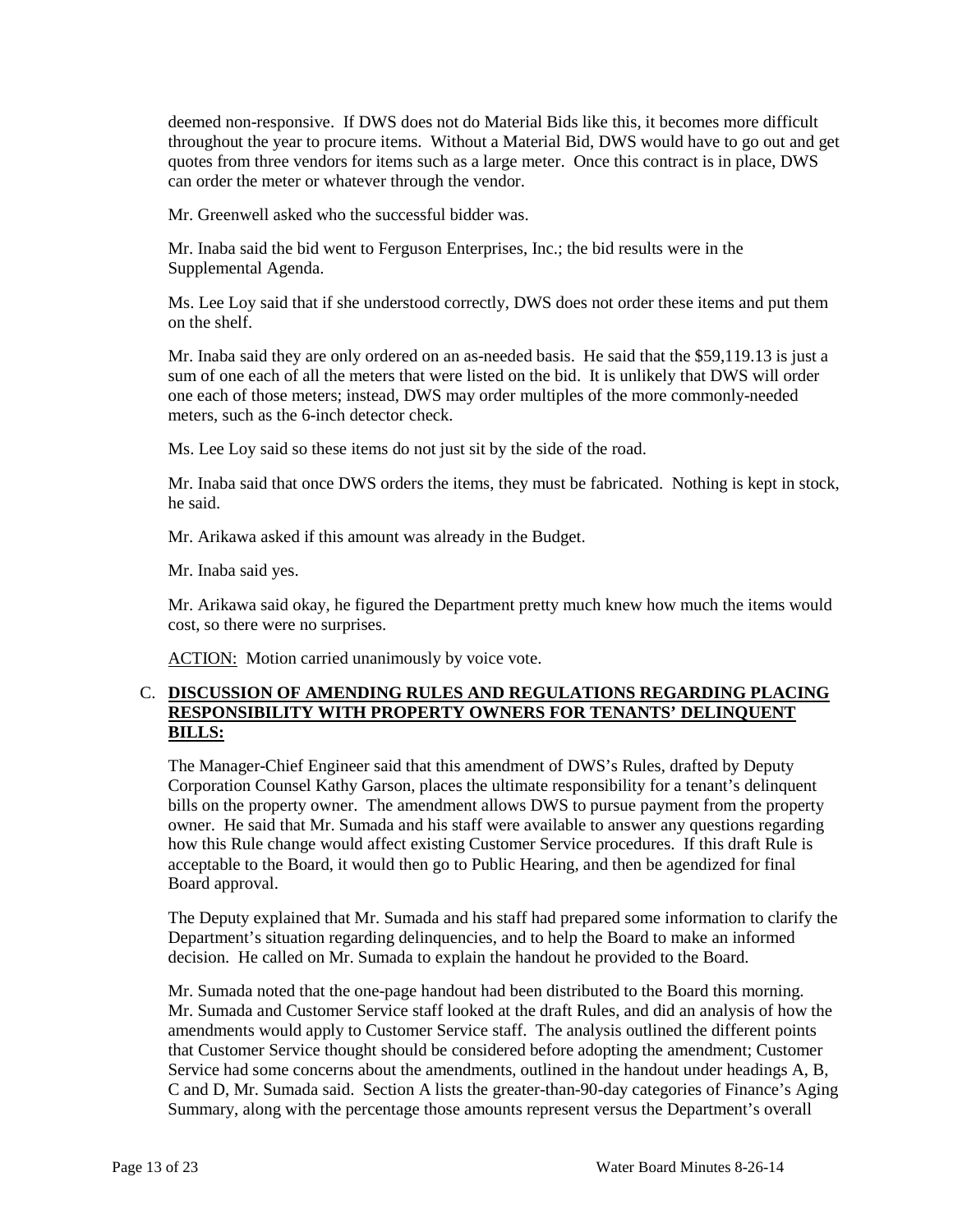Receivables. It is approximately 25-30 percent every month, which may appear to be high. Of the 90-day average total of \$1.2 million, approximately \$355,000.00 are leak adjustments, and another \$711,000.00 is at the collection agency. The remaining \$134,000.00 is what is left for DWS to collect in-house. The next table on the handout shows how much is billed every year. This table shows how much is still outstanding to collect from that annual amount, and what that amount represents on a percentage basis. It is this amount, Mr. Sumada said, that is quite a bit lower, and more realistic in showing the delinquencies that DWS is trying to pursue. The handout also notes that the Board had approved a new collections clerk position in February 2013, to assist Mr. David Mellom in going after those outstanding bills. Mr. Sumada said that filling that position would make a big difference in boosting collections, but the position remains unfilled. Mr. Mellom, the sole collections clerk in the Department, focuses most of his time on active, open accounts. He spends very little time on pursuing closed accounts. The additional collections clerk would be able to focus on going after those closed accounts, the bulk of which currently go to the collection agency.

Under Section B, Mr. Sumada said that while DWS does not have much statistical data on this category, Customer Service believes that the higher credit deposit that was implemented about a year and a half ago has helped reduce delinquencies. The implication is that the higher deposit is covering outstanding balances, which enables DWS to make more refunds.

Under Section C, the handout gives reasons that making owners responsible for tenants' unpaid balances would be difficult to administer. One of the major hardships that Customer Service envisions involves the shortcomings of DWS's billing system, i.e., of not being able to track two people for each account. There is also the matter of having to mail statements and bills to two different people for each account, Mr. Sumada said. There are also questions listed under Section C that involve other issues that need to be answered.

All of these considerations lead Finance to conclude that the amended Rule would be difficult to implement. Before making a change to the Rule, Finance would like to have more experience with the higher credit deposit, and would like to have the additional collection person in place – to see what effect they would have on delinquencies. That is essentially what the handout is about, Mr. Sumada said. He noted that Mr. Calvin Uemura, the Customer Service Supervisor, and Mr. Mellom, Collections Clerk, were on hand to answer questions.

Mr. Greenwell asked how the delinquency rate was among agricultural-rate customers.

Mr. Uemura said that DWS does not currently do a breakdown of delinquencies based on ag, residential or commercial customers.

The Deputy, addressing Mr. Sumada, asked if it was correct to surmise that the proposed Rule change would not really help DWS with the \$355,000.00 (in leak adjustments) plus the \$711,000.00 already with the collection agency, a total of \$1.07 million.

Mr. Mellom said it definitely would not have any impact on the \$355,000.00. The Rule change is aimed at closed accounts, so any account that is pending a leak adjustment or an account that is on a payment plan would not be affected by the Rule change. The Rule change would not have any effect on any active account, he said. He noted that the \$711,000.00 that is with Frank Huff Agency, the collection agency, is made up of numerous historical accounts that go back years; these are broken down into a year-by-year amount. Out of a total billing for 2013 of \$47 million, this Rule change would potentially affect only \$166,000.00, which comes to about a third of a penny on every dollar billed. Out of that \$166,000.00, it is not clear what percentage of that is made up of owners' or tenants' delinquencies. The owners' delinquencies could be due to foreclosure, bankruptcy, Mainland ownership, etc. The Rule Change will affect a very small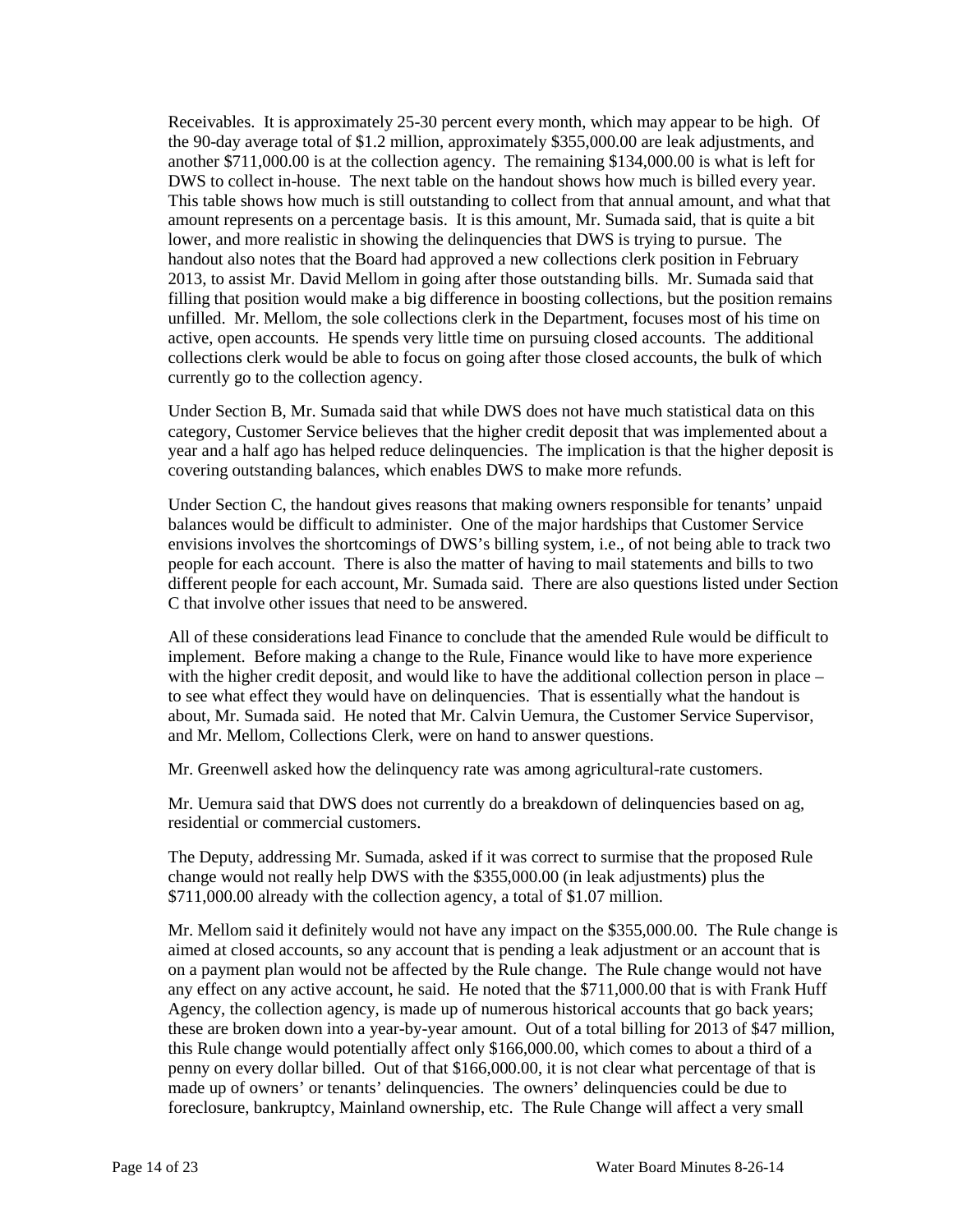portion of that \$166,000.00; it could be as low as a tenth of a cent on every dollar billed, Mr. Mellom said. That is what the proposed Rule change would affect, he said.

Mr. Robinson asked whether Customer Service really needs the additional collections clerk position, since the position was approved in February 2013 but never filled.

Mr. Mellom said the short answer is yes.

Mr. Robinson said that it has been a year and a half since it was approved.

Mr. Mellom said that if the Board wants the delinquency number on closed accounts to decline, the additional person will focus on those closed accounts, managing them in a timely manner. That person, along with the positive effect of the higher credit deposit, will dramatically lower the number of delinquencies.

Mr. Robinson asked what happens now when a tenant runs up water charges and melts away; he asked if DWS turns around and asks the property owner for payment of the tenant's bill.

Mr. Uemura said no, not yet.

Mr. Robinson asked about the scenario of when a new tenant comes to the property and applies for water service; he asked if the tenant can get water service without having to pay the previous tenant's outstanding water bill. He asked if that delinquent account becomes a write-off, and then DWS pursues the tenant who left.

Mr. Mellom said no, not exactly.

Mr. Uemura said the account is not written off.

Mr. Mellom said that DWS writes off, based on the Statute of Limitations, which is six years, or some event such as a bankruptcy or a death where there is no estate. DWS does pursue the person via the collection agency or Corporation Counsel; it could be either a tenant or an owner.

Mr. Robinson asked whether, in the case of a tenant delinquency, DWS goes after the owner.

Mr. Mellom said no.

Mr. Robinson asked whether the new tenant just comes in for a water meter, pays the \$150 deposit, and that is it.

Mr. Mellom said that is correct. He noted that the vast majority of DWS's customers, whether they be tenants and owners, pay their water bills. The vast majority of tenants who leave, do pay their final water bills. Delinquencies make up an extremely small percentage of customers, whether tenants or owners. Mr. Mellom said that the sum total of *years* of delinquencies looks large, but when broken down to what is billed per year and the amount that DWS goes after per year, it is a very small amount.

Ms. Lee Loy thanked Mr. Sumada for putting things into perspective. This Rule change involved lots of moving parts: the Sewer Division and DWS had been thinking of doing joint billing, and the Board had moved forward with the Senate Bill to help DWS make property owners responsible for tenants' delinquent bills. Ms. Lee Loy thanked Mr. Sumada for quantifying the amounts involved. She asked how much of the \$711,000.00 in collection does DWS stand to get back.

Mr. Sumada said 25 percent goes to the collection agency.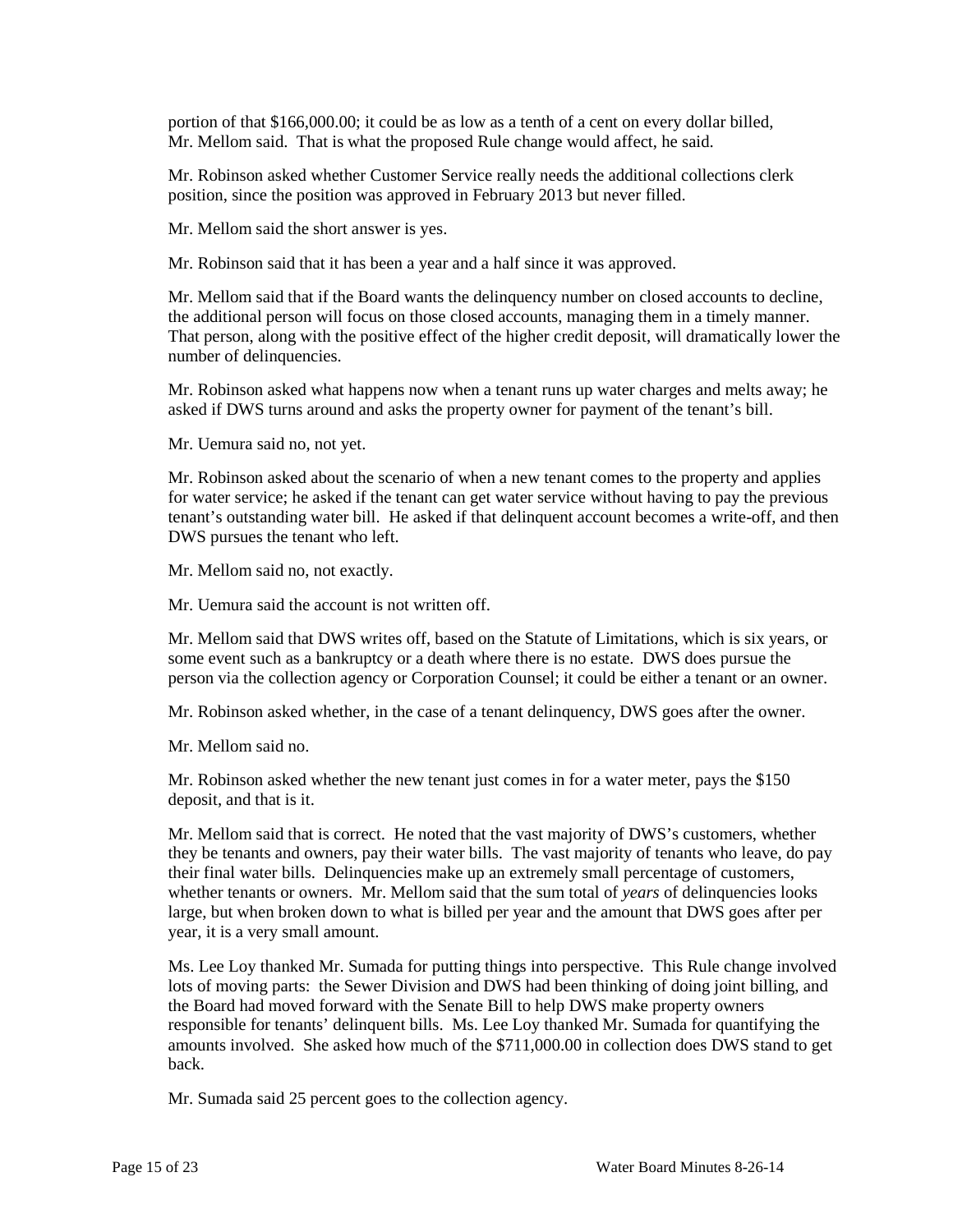Ms. Lee Loy noted that out of \$100,000.00, DWS would only collect \$75,000.00; therefore, DWS loses 25 percent by using the collection agency.

#### Mr. Sumada said yes.

Ms. Lee Loy said that the idea of having the property owner be responsible for the tenant's bill is a big motivator, as Mr. Robinson alluded to. She wondered how DWS can "put the hook" into the property owner. She noted that DWS Rules clearly say that water service is "appurtenant" to the property, so this Rule amendment was a way of encompassing that philosophy, rather than to make more work. She said she understood that DWS's billing does not allow for adding the owner. However, she said she and her colleagues are a Board, whose job is to craft policies to keep DWS moving forward. Therefore, she said she was trying to find a balance. She said she was standing firm on the principle that this water came out of the pipe, and somebody owes DWS for that water. She said she wanted to see some form of these Rules being moved forward, because she thought it will help. She acknowledged that these amended Rules do not match up with the business part, or the daily functions, of how Customer Service does business. She said she was willing to work hard on the amended Rules, because she thought it was a good idea. She said she did not want to walk away from \$700,000.00, or let somebody else (i.e., a collection agency) take a portion of that money. She said the water came out of the ground, and the water got used; the collection agency did not do a thing to make that water come out of the ground. DWS did, and DWS should be compensated for it, Ms. Lee Loy said. She said she was willing to be part of a sub-committee.

Mr. Greenwell agreed with Ms. Lee Loy that it is the Board's responsibility to make sure that water does not get away, and that money does not get away. He said he understood what Customer Service was saying, but the Board has a responsibility to make sure that DWS gets paid for every drop of water the Department sells.

The Manager-Chief Engineer said he agreed, and said that creating a sub-committee to help DWS through this issue will help a lot to reduce delinquencies. He noted that a lot of work was done already on the Senate Bill which did not pass last session, and DWS has had a lot of discussions with the Department of Environmental Management (DEM) on joint billing and sewer delinquencies. He said that DWS still wants to pursue the Senate Bill. Amid all of the questions regarding the amended Rules, the best thing to do is create the sub-committee to see how things can be worked through.

Mr. Robinson said he would join the sub-committee, if the meetings could be done via conference call.

Ms. Lee Loy said she would join the sub-committee, too.

Mr. Arikawa said he agreed that DWS needs to collect the money. The reason that the Senate Bill did not pass was that the Hawai'i Realtors' Association was firmly against it, because the bill put the blame on the property owner. He noted that he belongs to the Association, and agreed with what the Board sub-committee was trying to do in framing the Senate Bill. However, the Association was against the Senate Bill because it put the blame on owners.

The Manager-Chief Engineer said the Senate Bill did not really put the blame on owners, but just put some kind of responsibility on owners, who had the means to pursue their tenants.

Ms. Iokepa-Moses said that she understands Ms. Lee Loy's position, but she also sees the other side's position, as a property owner herself. If DWS notifies the owner that the tenant is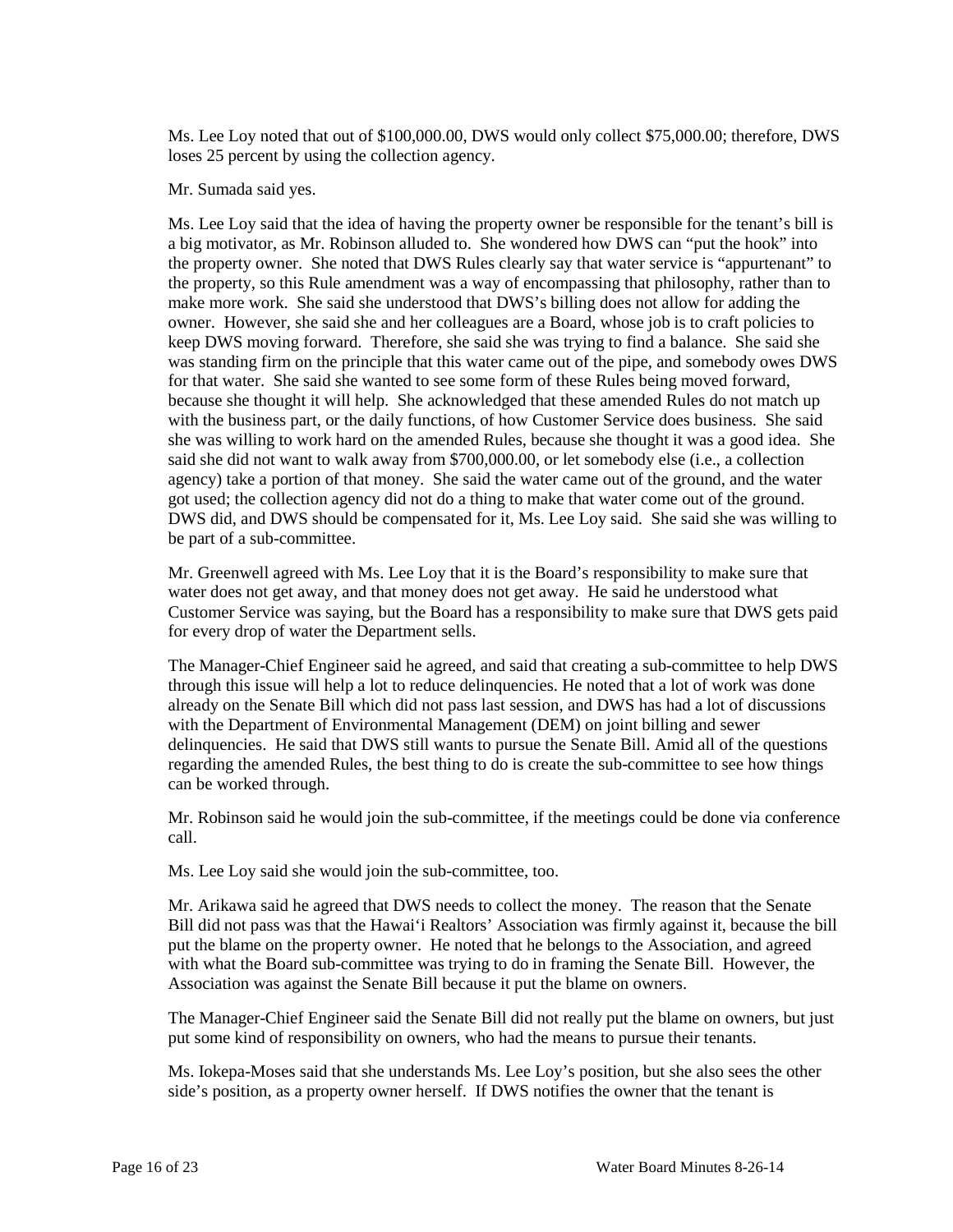delinquent on his bill, the burden is then put on the owner. DWS cannot wait until the water is turned off to hold the owner responsible for a delinquent bill that the owner had no inkling about. She suggested that DWS might want to require a tenant to provide contact information on the property owner, so that the owner can be sent a notification of a late notice as well.

The Manager-Chief Engineer noted that tenants and owners often fail to see eye-to-eye, and that can put DWS into a quandary as to what to do.

Mr. Arikawa noted that his company had problems with tenants' sewer bill delinquencies, and worked closely with the Sewer Division on its billing software. His company has tenants fill out a form with the Sewer Division which makes tenants accountable. His company gets a report on delinquencies among the tenants, as agents of the owners. When such a report comes in, Mr. Arikawa's company, acting on behalf of the owner, chases the tenant to pay the delinquent sewer bill. He said he believes DWS could have two names on an account; DWS could check with DEM on how they do their billing to get two names on the account.

The Manager-Chief Engineer said this is something that can be worked out; maybe somewhere on the application form, two names could appear.

Mr. Arikawa said his company, working with the Sewer Division, brought the sewer bill delinquency rate way down.

Deputy Corporation Counsel Amy Self said that she used to do collections for the County, and the best department in terms of collections was DWS. DWS has the advantage of shutting off the water; no other department has such power. She noted that a lot of the aforementioned \$711,000.00 is not comprised of delinquent debts. There are also leak adjustments, so a lot of this amount is uncollectible. She said that collecting is a very difficult task; it is almost impossible if somebody does not own the property. She noted that even when dealing with a property owner, it is difficult to collect. She noted that she has liens on two properties that have been there since 2005, and the place is still a junkyard; the owners owe some \$89,000.00, but they cannot be foreclosed because it is the owner's home. DWS has to accept that there are going to be amounts that DWS simply cannot collect.

Ms. Lee Loy said she heard Ms. Self loud and clear, because it also costs money to go chase people. However, a balance has to be found, she said. She said she believes that if DWS sets the expectation in the Rules, customers will know the Rules when they come to sign up for service. If a customer breaks the Rules, there will be consequences, she said.

Ms. Self said there is the added problem of people moving to the Mainland; that will cost DWS a lot of money to chase people. She said usually the delinquent bill is not that high, somewhere along the order of \$100.00. It would cost more to serve them on the Mainland than the amount past due.

Ms. Lee Loy said that during the Senate Bill process, it came up that the owners should have been invited into the process sooner.

### D. **DEPARTMENT OF WATER SUPPLY RESPONSE TO NATIONAL PARKS SERVICE'S PETITION TO DESIGNATE KEAUHOU AQUIFER AS A GROUND WATER MANAGEMENT AREA:**

The Deputy said that idea behind this Item was to provide an opportunity for the Board to discuss the petition as the December meeting of the Commission on Water Resource Management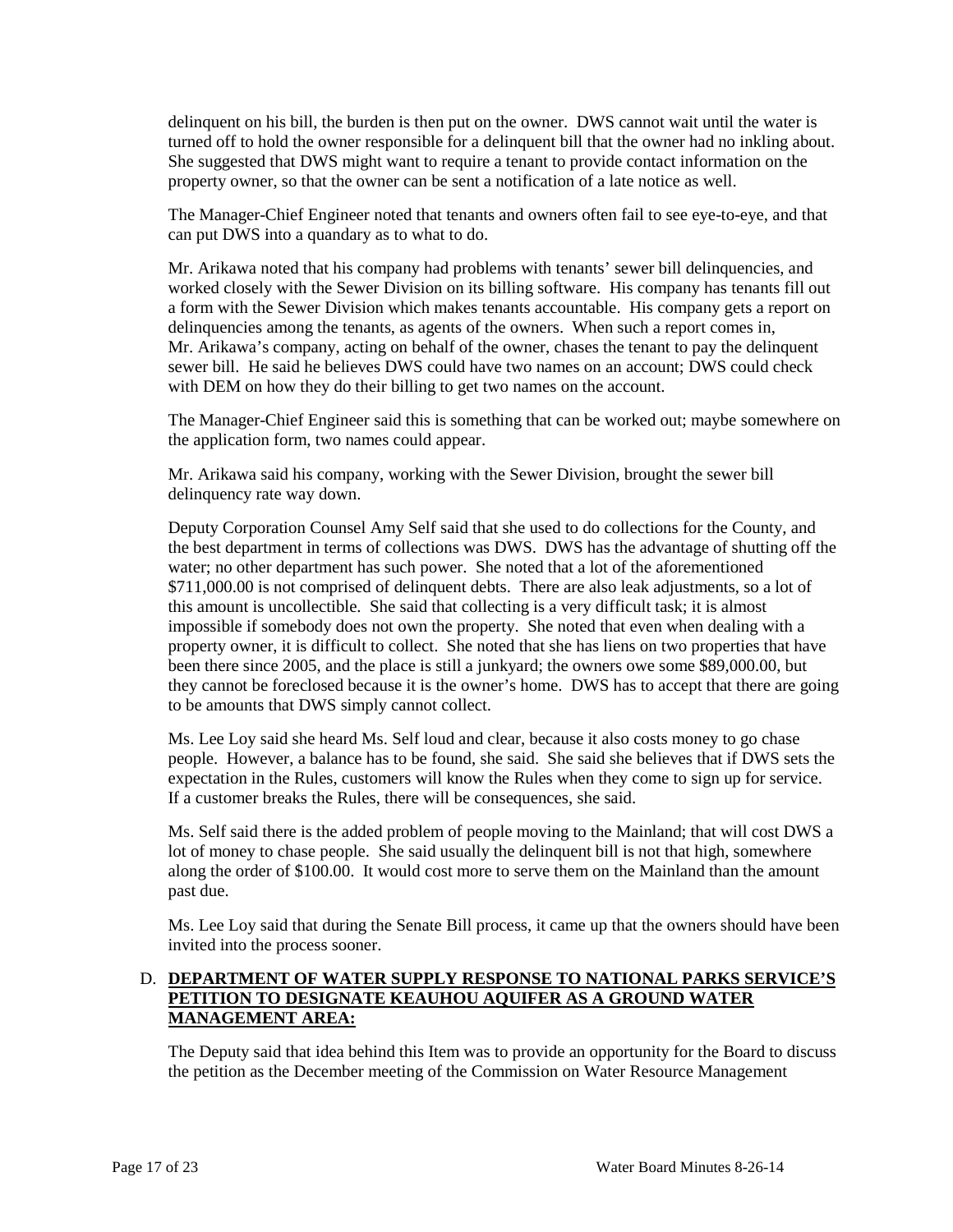(CWRM) approaches. This Item was essentially a placeholder, in case Board members wished to raise any issues, etc.

The Manager-Chief Engineer noted that there is a Kona Water Roundtable meeting tomorrow, where the National Park Service (NPS) will make a presentation. CWRM will be holding meetings in Kona in September, October and December, he said. The December meeting is where CWRM will decide whether to proceed with the petition for designation of the Keauhou Aquifer. DWS will present at the three CWRM meetings, in September, October and December. DWS will make a point-by-point response to the petition, specifically the criteria mentioned in the petition, he said. DWS has worked closely with CWRM staff regarding what is needed to help CWRM decide on whether the petition should go forward. One specific thing that DWS has talked about closely with CWRM involves *what constitutes* **authorized planned use***.* In looking at the Keauhou Aquifer's sustainability, some very rough numbers were looked at, including General Plan numbers, zoning numbers, etc. However, DWS now has a template from which to work to show the actual, better numbers that will be provided to CWRM regarding authorized planned use. DWS will be presenting these numbers as early as the September CWRM meeting, the Manager-Chief Engineer said. The template in question is the template used regarding authorized planned use on Maui.

Mr. Robinson said that he would have to run to another meeting at noon, but before he left he wanted to say that the NPS petition is like a torpedo in the engine room of the Kona Community Development Plan. The Kona CDP was created by the Kona community after numerous meetings and extensive participation by Kona community members. The petition is aimed at sabotaging the CDP, he said. Mr. Robinson said he sees a lot of people addressing the petition at numerous meetings; meanwhile, Mr. Robinson said he has seen very weak participation by NPS to promote their position. At the one meeting held by NPS that Mr. Robinson attended, NPS failed to address the specifics of the scientific research, he said. Mr. Robinson said he wanted the Board to be clear with CWRM that there is a lot of misinformation that NPS is touting to CWRM; that was his real concern.

#### *(Mr. Robinson left the meeting at 11:33 a.m.)*

Mr. Greenwell asked the Manager-Chief Engineer if there were anyone in DWS besides the Manager-Chief Engineer who is assigned to be point person on the NPS petition issue. He asked if there were anyone who was keeping all of the files on the issue, or somebody that the Board could go to ask questions. He asked if anyone was designated as the spokesperson.

The Manager-Chief Engineer said that all of the information is being compiled and stored by Ms. Aton. The Secretary and the Private Secretary also maintain files regarding the petition. He said that DWS has a team, comprised of the Deputy, Ms. Aton, the Manager-Chief Engineer and the staff; providing any information that the Board might need is a team effort.

Mr. Greenwell asked whether Ms. Aton or the Deputy would be the presenter to CWRM.

The Manager-Chief Engineer said that the last presentation that DWS made was a team effort, with Ms. Aton and the Deputy presenting, and the Manager-Chief Engineer in the background. At the last two conferences that DWS participated in, DWS brought up the updates and amendments to the Water Use and Development Plan (WUDP). DWS has hired a consultant to help DWS with the WUDP updates/amendments, and the consultant will also be on hand to help with presenting the information. This is a team effort, he reiterated.

Ms. Aton said that DWS has organized information over the years since the inception of the Kona Water Roundtable, including the scientific presentations (organized by year), as well as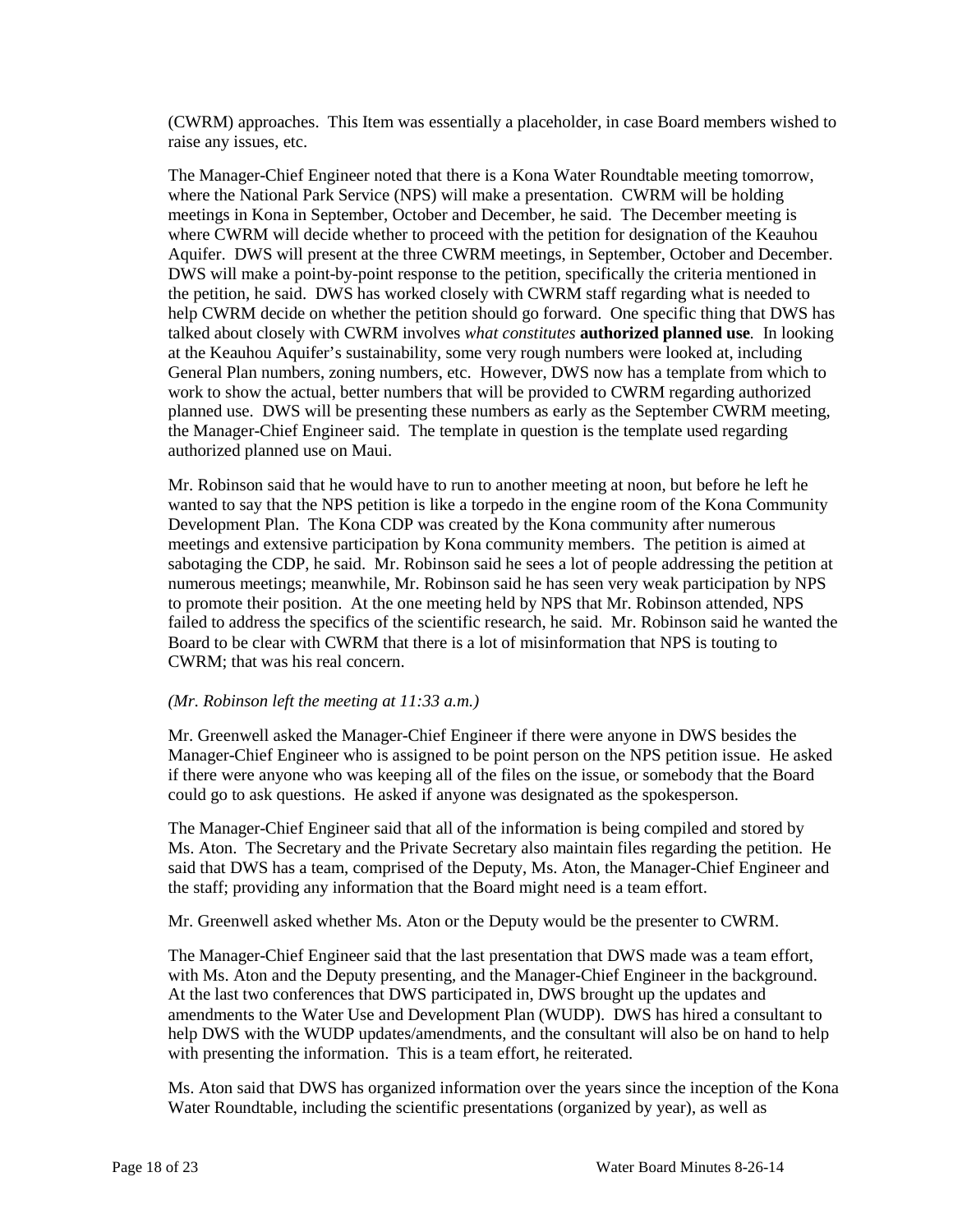correspondence to CWRM regarding applications or permits in the area. DWS has also kept meeting and forum agendas, and presentations that DWS has done, along with testimony for and against the NPS petition itself. On the question of spokespeople, it depends on the nature of the question or inquiry, she said. DWS basically responds as a team, and the consultant is speaking to specifics on the WUDP update, Ms. Aton said.

Ms. Iokepa-Moses commented that she hopes that CWRM will put the burden of proof on the petitioner, NPS. She said it seems that everybody else is providing research, time and effort in going up against something that is *not there.* Meanwhile, NPS keeps talking its book, using the same script, no matter what issues are raised by any other group or organization. NPS has the same spiel, and never addresses the issues with any proof. She said that hopefully, CWRM will put the burden of proof back on the petitioner, and not on everybody else. NPS wants to make the change; the burden of proof should be on them. She said she hopes CWRM will take that into consideration, so that the Board can spend its time and effort on something else.

The Manager-Chief Engineer said that is a good note that hopefully can be repeated when CWRM holds its meetings in September and October.

The Deputy said that the CWRM meeting in September is slated for Wednesday, September 17, and the October meeting is scheduled for Thursday, October 9. DWS will disseminate more information as it becomes available, he added.

Ms. Lee Loy asked when the Department's point-by-point response to the petition would be presented to CWRM.

The Manager-Chief Engineer said it would be as early as the September 17 CWRM meeting.

The Deputy said that was why DWS wanted to bring this Item up at today's meeting, so that the Board could discuss or provide input on the point-by-point presentation before the CWRM meeting. He suggested agendizing this Item for the September Board meeting, which will be in time for the October 9 CWRM meeting.

Ms. Lee Loy said that she was trusting that the good scientific information that the Board has been getting will be folded into the point-by-point response.

The Manager-Chief Engineer confirmed this.

Ms. Lee Loy asked if the consultant was aiming toward that CWRM meeting in September.

The Deputy said that the consultant is already working on the WUDP update, but it is highly unlikely that a finalized, packaged document will be ready by then. However, DWS will definitely have some numbers prior to December. DWS will fold whatever it has available, pertaining to DWS and the Water Board, into its point-by-point response for the September CWRM meeting. DWS does not want to speak on things that are not in the Department's area of expertise, but DWS does have a draft already prepared, which will be refined as it goes along.

Mr. Greenwell asked if the September Board meeting will have a placeholder item regarding DWS's response to the petition.

The Manager-Chief Engineer confirmed this.

The Deputy said that the Chairperson, as usual, can communicate with the Secretary or the Manager-Chief Engineer regarding specific items on the Agenda.

Chairperson Kaneshiro asked if DWS is going to give testimony in September and October.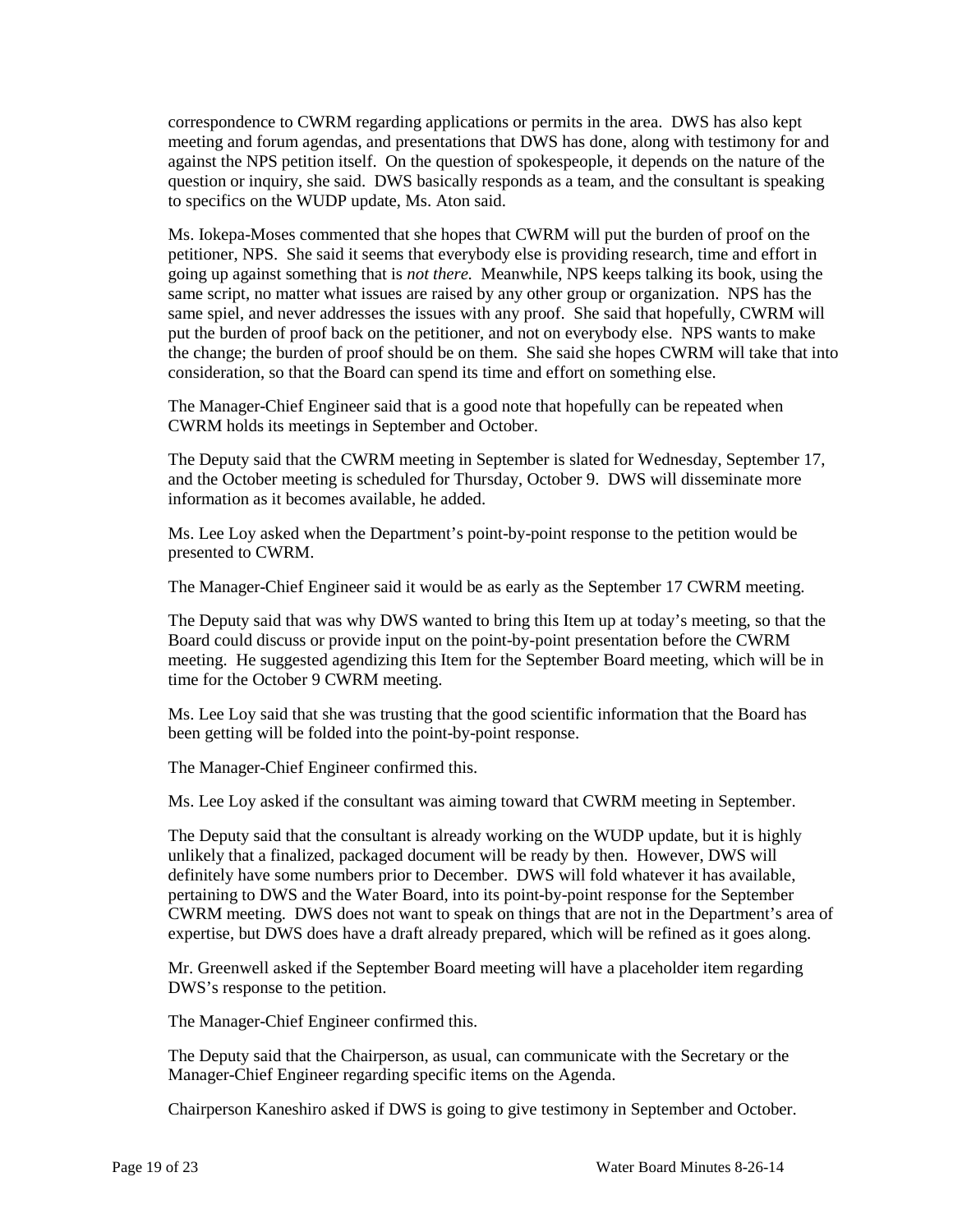The Manager-Chief Engineer said yes, DWS will present testimony at the three CWRM meetings in Kona in September, October, and December.

### E. **MONTHLY PROGRESS REPORT**:

Mr. Greenwell noted that there are a lot of projects on the CIP list that are 94 percent, 98 percent, and even 100 percent completed; he asked what can be done to remove them from the list.

The Manager-Chief Engineer said that they are still listed because there are final documents that have not yet been submitted, and therefore, DWS is unable to make final payment to the contractors in question. He said that the construction of those projects is done; it is just a matter of paperwork at this point.

Mr. Greenwell asked again what could be done to clear the documents; he asked if it was something that would take a while.

The Manager-Chief Engineer said he would discuss it with Mr. Inaba, and if the project cannot be removed from the list, DWS will make notes to the document itself.

Mr. Inaba said it all depends on what is outstanding.

Mr. Greenwell cited the Ainako-'Āina Nani Waterline, which was listed as 100 percent completed, and yet was still on the list.

Mr. Inaba said that project was actually a design project, not a construction project.

#### F. **REVIEW OF MONTHLY FINANCIAL STATEMENTS:**

No discussion.

#### G. **MANAGER-CHIEF ENGINEER'S REPORT:**

The Manager-Chief Engineer will provide an update or status on the following:

- 1) Pu'ukala/Kona Ocean View Properties Subdivision Improvement District Update Mr. Inaba said that the contractor is installing laterals, and is going house-to-house to make sure the laterals are being installed in locations that the homeowners prefer. He said that there are line items for double laterals and single laterals. DWS may end up paying a little more for the single laterals, but the Department wants to work with the contractor to have the laterals put in where the laterals would best fit the property. Mr. Inaba expressed hope that the project can be done in October. He said that along with the laterals, pressure reducing valves (PRV) are also being installed.
- 2) North Kona Water Systems Update The Manager-Chief Engineer noted that the Palani Road Transmission System was aimed at bringing down fresh water from mauka to makai, to improve the water quality (i.e., lower chloride content) in the Kailua-Kona area. Mr. Kawika Uyehara, who is in charge of the Department's Water Quality branch, gave a presentation to show the improvement that the Palani Transmission Waterline has made in the chloride level in the Kailua-Kona area. Mr. Uyehara noted that historically, the area had been served by the Kahalu'u Shaft, whose water was high in chlorides. The intent of the Palani Transmission System was to improve the water quality in the area, as well as reduce DWS's dependence on the Kahalu'u Shaft. Since the project came online in mid-2012, DWS staff have been monitoring the chloride levels monthly. The results have been very good. He pointed to three locations on a map of the area: Kealakehe Elementary School, Palani Tank No. 1 at the Henry Street/Palani Road intersection, and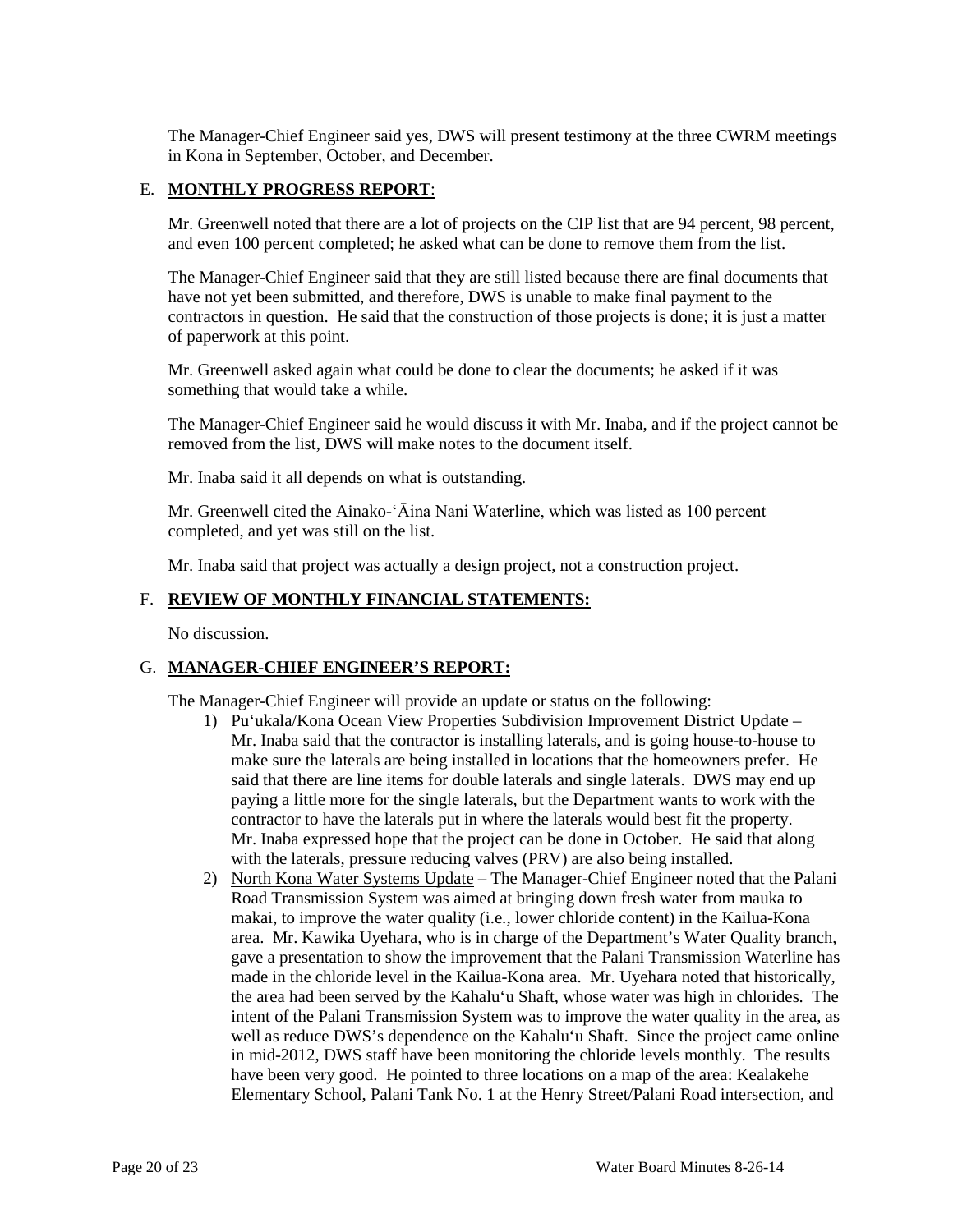the southern end of the Māmalahoa Highway, where chloride levels dropped below 10 parts per million (PPM). That shows that the high-level water is getting down to these areas, Mr. Uyehara said. At other locations, there is evidence of blending of the highlevel water with the Kahalu'u Shaft water. In those areas, which include the King Kamehameha Hotel, the Royal Kona Resort, and the Kona Aquatics Center, the chloride levels now are below 100 PPM, whereas before Palani Transmission came online, the chloride levels were higher than 100 PPM. Mr. Uyehara said that there are still points along the southern portion of Ali'i Drive where higher chloride levels show that Kahalu'u Shaft water is present. However, the hope is that the Wai'aha Waterline Transmission project will bring the same positive effectives that the Palani Road Transmission System brought. The Wai'aha project is expected to bring the lowerchloride water from mauka down to DWS's customer base, where the majority of the homeowners and businesses are located. To summarize, the Palani project, involving investments in capital improvements for transmission waterlines and source development, have shown positive impacts by bringing lower-chloride water down into DWS's main customer base, Mr. Uyehara said. Chairperson Kaneshiro asked if County Council Member Brenda Ford had been informed that DWS had taken positive steps to reduce the chlorides in the Kailua-Kona area. The Manager-Chief Engineer said that he had spoken briefly with Ms. Ford this morning about the improvements in the chloride level, and he told her that DWS would be presenting this information to the County Council. Mr. Uyehara said that he had another sheet showing the trends of the different locations' chloride levels; in the Kealakehe Elementary and environs that Mr. Uyehara described earlier, the chloride levels plummeted from over 200 PPM to around 10 PPM right after the Palani Transmission System came online. Chairperson Kaneshiro, Ms. Lee Loy and Mr. Arikawa congratulated DWS for this. Mr. Inaba said that the update that Mr. Uyehara provided represented additional monitoring that Mr. Uyehara and his staff did. DWS asked them to do baseline monitoring prior to the system being put into service, and the staff has worked hard at all of the additional monitoring work since then, Mr. Inaba said.

- 3) Public Information and Education Specialist Update Ms. Aton said she had done a lot of messaging before and after Tropical Storm Iselle, and things have been busy with NPS petition-related meetings. DWS participated in a Project WET workshop in Kona with teachers. Mr. Greenwell said that DWS needs to publicize water quality, to assuage public fears. Ms. Aton said that Mr. Uyehara had participated in the Project WET workshop, providing specific information that teachers could use in their classrooms. Ms. Lee Loy praised the Department for its hard work during Iselle, and for the lack of static regarding water service at that time.
- 4) Recognition of Service Retirement The Manager-Chief Engineer announced that Owen Suzuki, Water Plant Electrical/Electronics Supervisor, who served 24 years with DWS, is retiring at the end of this month. He offered the Department's congratulations to him.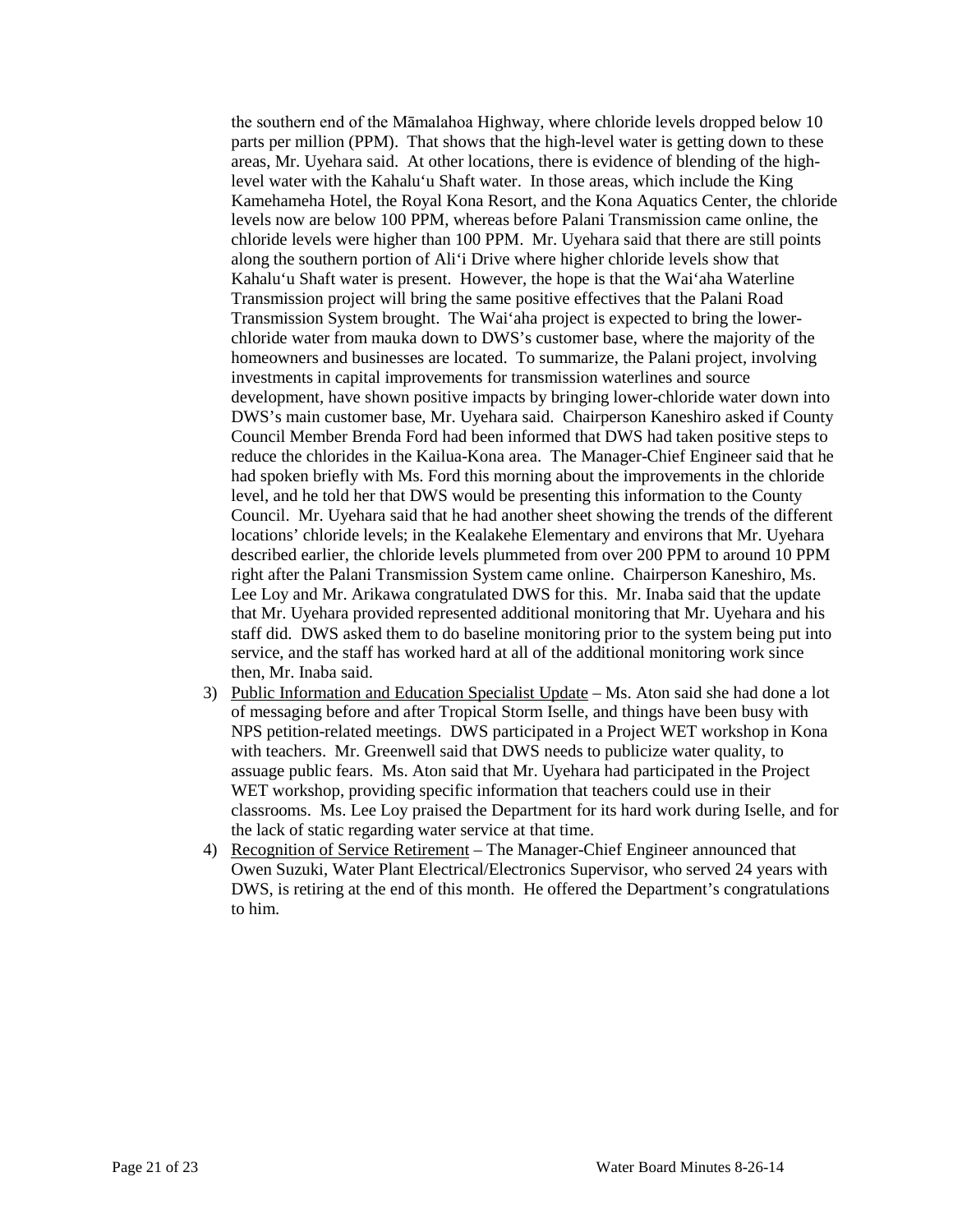## H. **CHAIRPERSON'S REPORT:**

Chairperson Kaneshiro noted that the Department should look into potential projects such as the Surety well, the Ola'a Springs proposal and the South Kona Resolution, and should secure these properties if there is a potential to move forward with these projects.

Referring to developments around the recent ACE14 conference in Boston, Chairperson Kaneshiro noted that President Obama had signed House Resolution 380, the Water Resources Reform and Development Act. This legislation is aimed at helping states and counties to fix their aging water infrastructure. He said he hoped that DWS would contact the Hawai'i Congressional delegation about the legislation, and find out if DWS can participate and receive funding to replace the Department's aging infrastructure.

The Manager-Chief Engineer said that DWS would monitor that very closely. He was not sure which agency would be the administrative lead on those funds.

Chairperson Kaneshiro said it was the U.S. Environmental Protection Agency (EPA).

The Manager-Chief Engineer said he had not heard anything from the EPA as far as the procedures or qualifications for the funding. He noted that the Pāpa'ikou GI-Pipeline Replacement project is now ready to go out to bid in the next month or so. This is a big project, valued at \$7 million.

Turning to the effects of Tropical Storm Iselle, DWS sustained some damage to its systems, but ended up spending less than \$50,000.00. There was one pipeline that DWS had to repair in Āhualoa, and DWS needed to do some water hauling. DWS also needed to set up a small generator at one of its sources. However, fortunately, the damage to DWS's systems amounted to less than \$50,000.00.

### 10) CONTESTED CASE HEARING (NOTICED FOR 11:30 A.M.):

## A. **WATER SERVICE ACCOUNT NO. 86530820-10 (TMK 7-8-017:020):**

The above Contested Case Hearing was to take place in accordance with Chapter 91 of the Hawai'i Revised Statutes and Rule 2-5 of the Rules and Regulations of the Department of Water Supply.

The issues involved in the above-referenced hearing were Raymond and Victoria Kalman's appeal of the amounts shown due and owing on account #86530820-10 and consequently, the appeal of the shut-off notice dated March 4, 2014, for failure to pay said amount.

This hearing was set pursuant to Mr. and Mrs. Kalman's written request of July 10, 2014.

The Manager-Chief Engineer said that the Contested Case Hearing was deferred indefinitely, at the request of the customers.

Chairperson Kaneshiro asked whether DWS had shut the customers' water off.

The Manager-Chief Engineer said no, their water is still on. The customers continue to pay a nominal fee to bring down the amount on the leakage, he said.